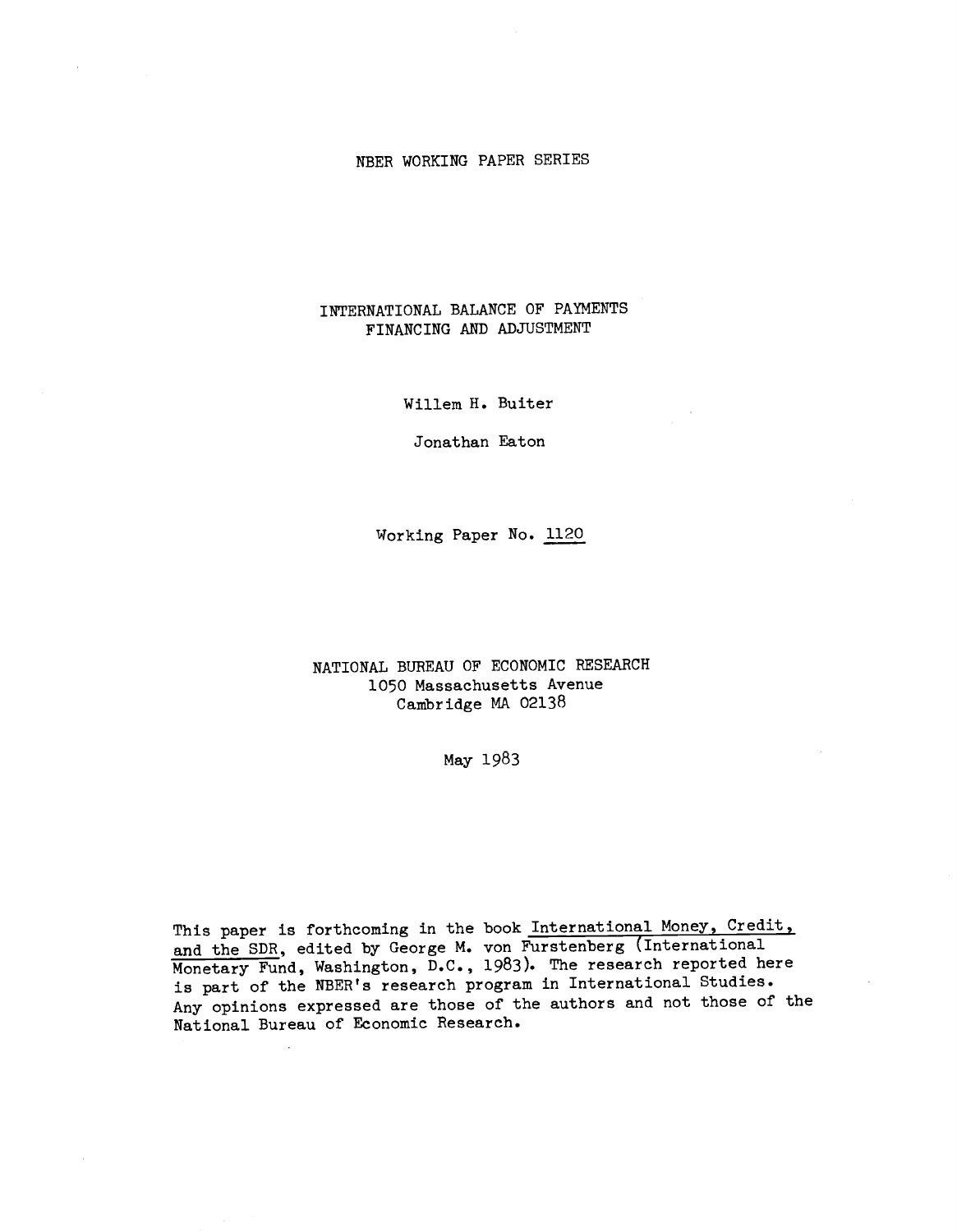# International Balance of Payments

Financing and Adjustment

### ABSTRACT

This paper explores some implications of the use of national currencies as international reserves. First, a closed economy overlapping—generations model is developed to derive time—consistent tax and inflation policies for a government that is financing a given stream.of expenditures. Second, the effects of allowing a government to hold a foreign currency as a reserve asset and to have its currency held as a reserve asset abroad are considered. The use of national currencies as currencies of denomination for international lending creates an incentive for the governments whose currencies are used to alter their Inflation rates to extract resources from the rest of the world. When reserves are constrained to be nonnegative the use of national currencies as international reserves raises the inflation rate In reserve issuing countries but does not effect the Inflation rate in reserve holders. The opposite result arises when loans are denominated in the borrowers' currencies.

Willem H. Buiter **Jonathan Eaton**<br> **Department of Economics Jonathan Eaton**<br> **Department of Economics** Department of Economics<br> **London Scheol of Economics**<br> **Conomic Scheol of Economics**<br> **Economic Scheol of Economics** London School of Economics London WC2A 2AE 27 Hillhouse Avenue ENGLAND New Haven, Conn. 06520

Houghton Street P.O. Box 1987, Yale Station

011/44/272-24161, x67 203/436-8414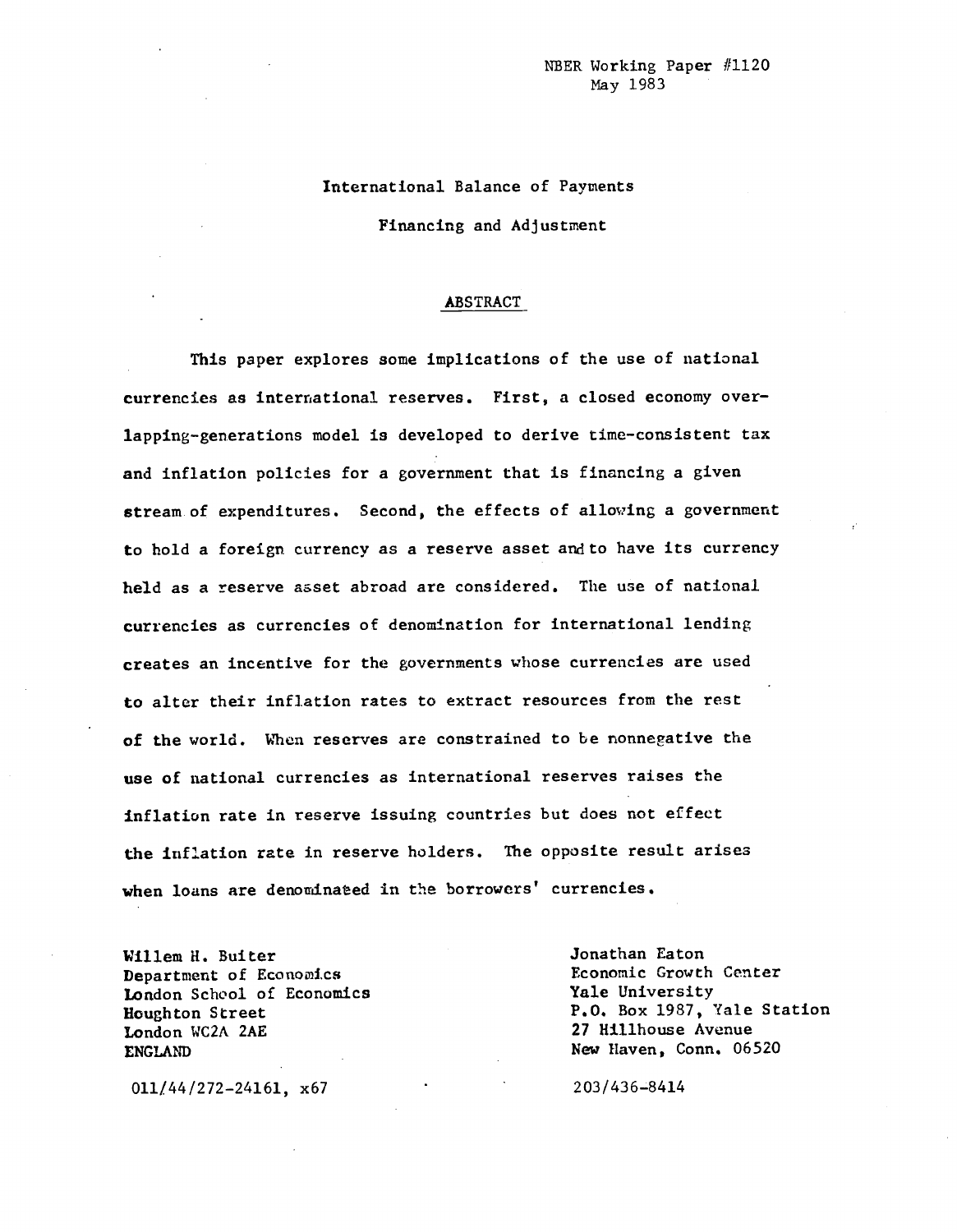## INTERNATIONAL BALANCE OF PAYMENTS FINANCING AND ADJUSTMENT

Willem H. Buiter London School of Economics

> Jonathan Eaton Yale University

With the decline in the role of gold in the international economy the primary method that countries have used to finance payments imbalances has been borrowing and lending denominated in terms of national currencies. In the last century sterling was the primary reserve currency while in this century it has been the U.S. dollar. Recently the currencies of a number of additional countries have emerged as international stores of values. These currencies have also served as the primary currencies of denomination of international loans. The introduction of Special Drawing Rights (SDR's) constitutes an attempt to replace national moneys with an international money for use as an international reserve. Its adoption thus far has been only partial, however, and its value remains tied to that of national currencies. In the absence of a credible commitment to a commodity exchange standard such as the gold exchange standard, the value of assets and liabilities denominated in national currencies has been subject to the political control of the governments and central banks issuing those currencies. The use of these currencies to finance payments imbalances will depend upon the expectations held by international transactors about the strength of these institutions' commitment to maintain the real values of their currencies,

Nevertheless, a currency's introduction into use as an international store of value changes the context in which the issuers of currencies act. First, the process whereby national currencies are distributed throughout the world economy requires an adjustment via payments imbalances that may. have severe economic consequences for reserve issuers and holders alike. Second, the presence of large currency balances held outside the country of issue and of loans abroad denominated in local currency has serious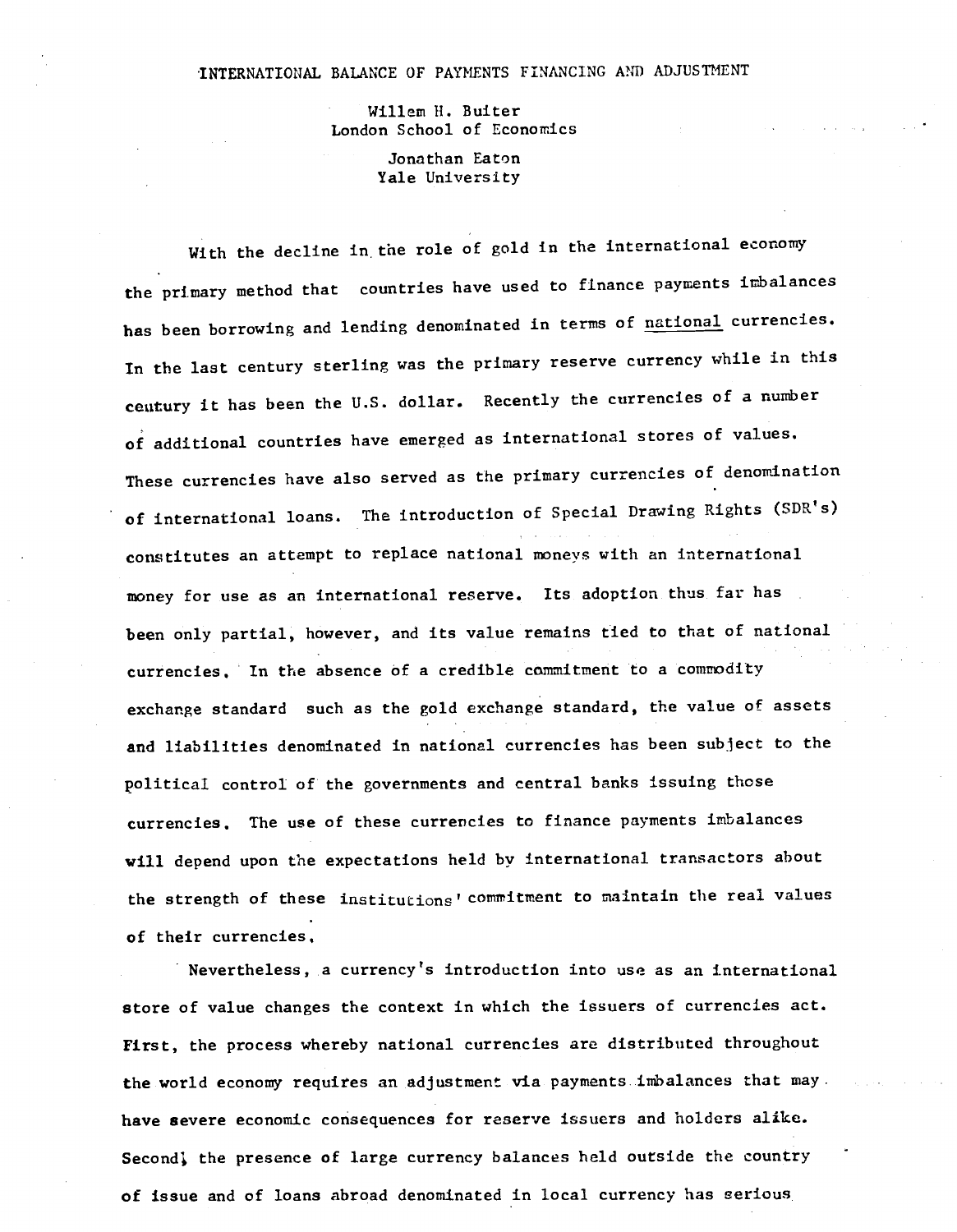implications for the effect of central bank policy on national welfare. As a consequence, one might anticipate that being thrust Into the role of a reserve issuer or international lender may significantly change the issuing country's monetary policy.

It is widely recognized that the use of a currency as an inter national reserve and currency of denomination of international assets and liabilities requires trust in the issuer's willingness and ability to maintain the real value of its currency. Triffin's (1961) discussion of the dollar problem emphasized that the U.S. dollar's widespread use as a reserve currency could, by itself, undermine belief in its long—run stability. The incentives facing a reserve Issuer to undermine the value of its currency by inflation have been discussed by Mundell (1971) and Calvo (1978).

The use of national moneys as international reserves raises a number of questions: (i) What characteristics of a country make it likely to emerge as a reserve issuer? (ii) How does becoming a reserve issuer affect the inflation rate that is optimal from a national perspective? (iii) If, in fact, the rate of return on a currency is likely to fall if it is adopted as an international reserve, why are other countries' central banks willing to hold this currency as a reserve if they perceive this effect? and (iv) What are the costs and benefits of becoming a reserve issuer and a reserve holder?

Our purpose in this paper is to develop a model of the interaction of national monetary policy and international reserves to answer these questions. The issue is considered from the perspective of both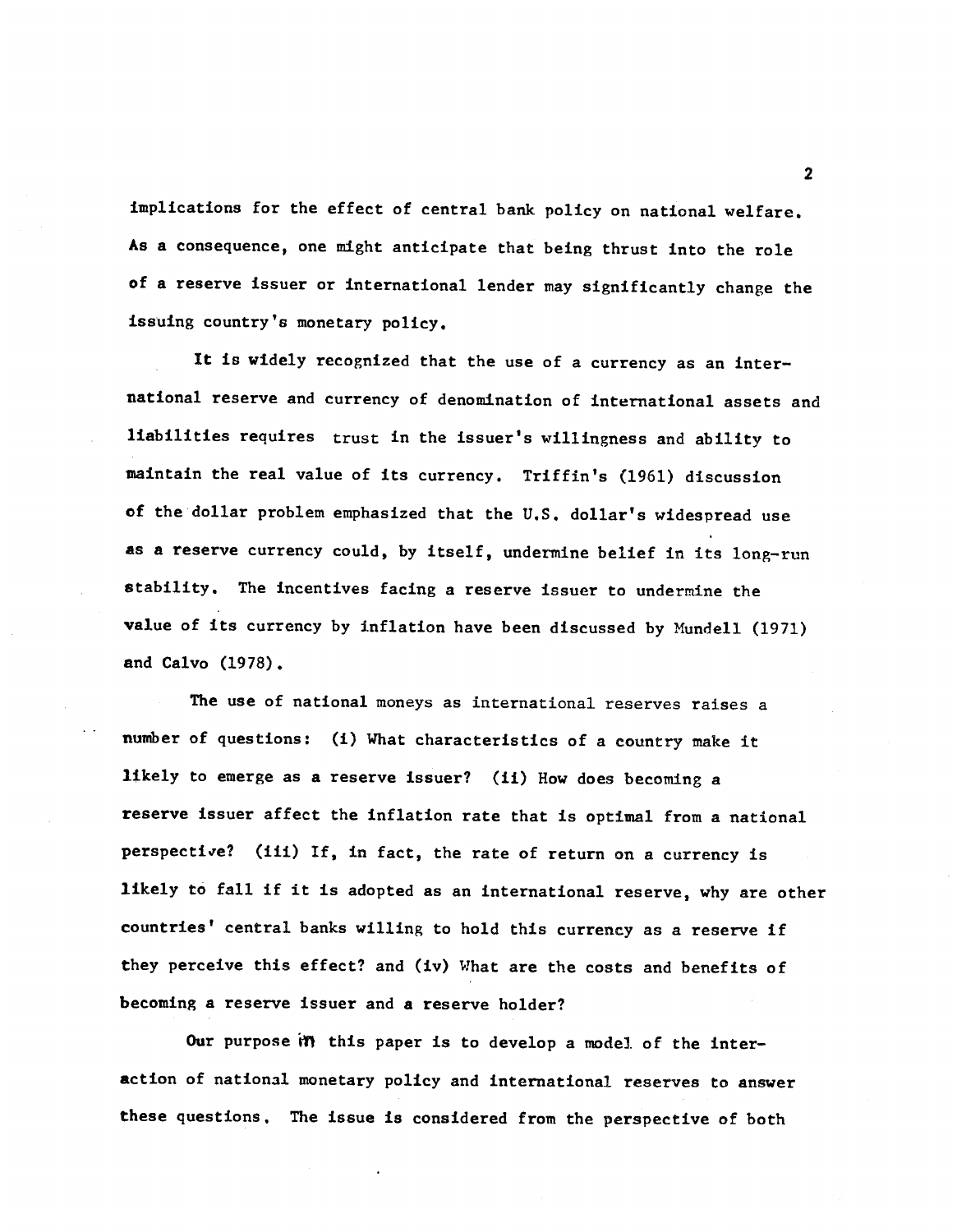reserve issuers and reserve holders.

To understand how the use of national moneys as international reserves affects the conduct of monetary policy, one needs to specify the objectives of the government and the technology and preferences of the private sector. To generate a demand for currency at the national level, the exact consumption loan model of Samuelson (1958) is adopted. While this framework is very simple and highly stylized, it does generate a demand for money based directly on an underlying technology and individual preferences. Precise welfare comparisons across regimes are therefore possible. $<sup>1</sup>$ </sup>

We assume that the government of each country must meet an exogenous level of government spending each period. This expenditure may be financed via a nondistortionary tax imposed on the current younger generation or by monetary issue. The government's objective is to waximize a weighted average of the lifetime utilities of all generations of its citizens.

Section I of the paper presents a closed—economy version of the model. The tax rate and inflation rate that obtain in each period reflect the government's weighting of the younger and older generations currently alive, The greater the weight placed on the older generation, the lower the inflation rate, and conversely. Only when equal weight is placed on the representative member of each generation alive does the steady—state rate of return on money balances equal the growth rate, achieving the golden rule. Otherwise, the lifetime utility of the representative citizen in the steady state is below the maximum possible level. When, in fact, this is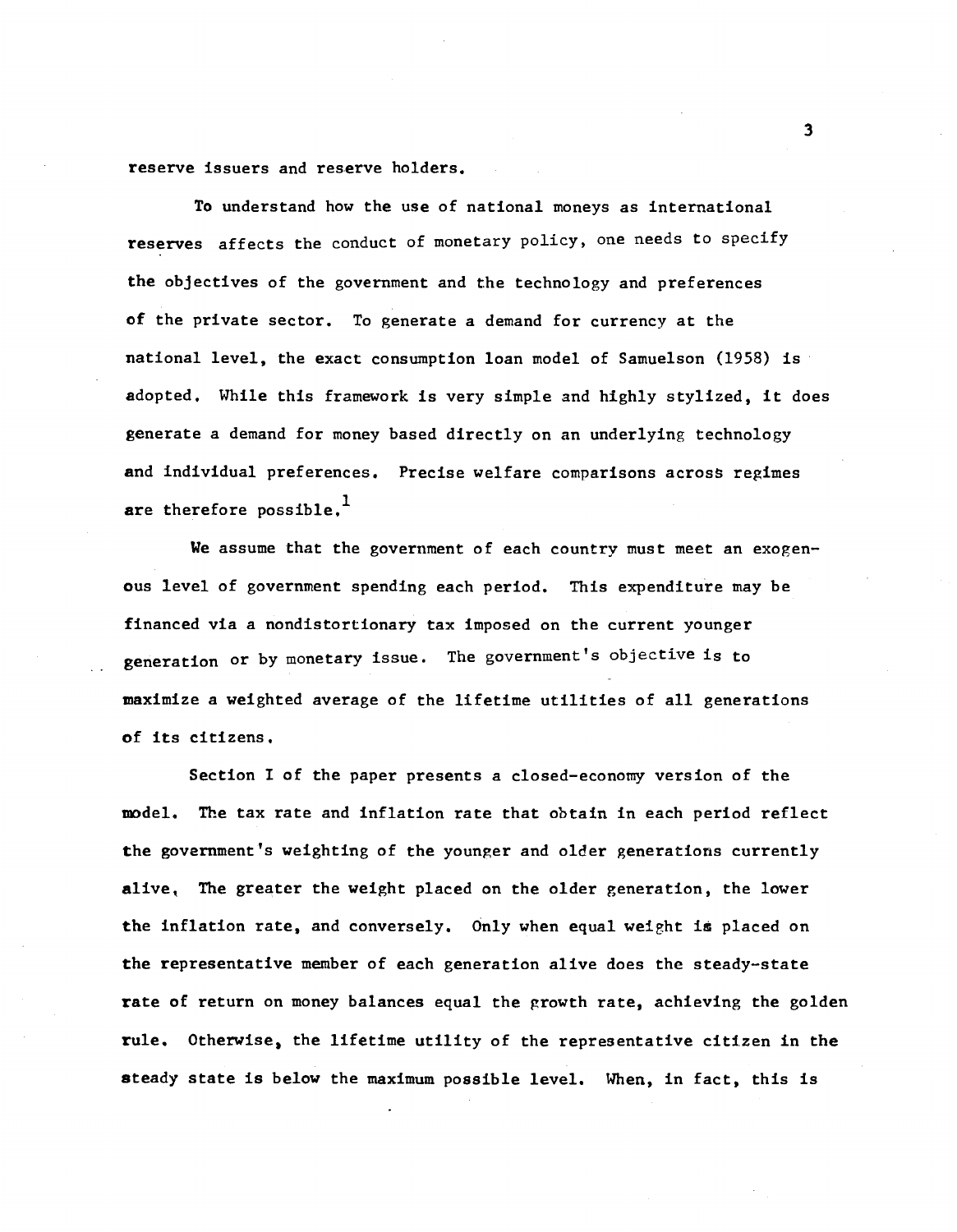due to a rate of return on currency below the growth rate (when the govern ment places greater weight on the utility of the younger generation), the outcome is not Pareto efficient. The problem arises because the government in any given period cannot credibly commit itself or its successor in the next period to avoid inflating the currency at a faster rate, thereby reducing the rate of return on savings to the current younger generation. It constitutes an example of the problem of the time inconsistency of optimal policy discussed by Kydland and Prescott (1977).

Section II introduces foreign reserves into the model. It incorporates both domestic holdings by the government of foreign currency and foreign holdings of domestic currency. We assume that reserve holders take current and future returns on foreign currencies as given, anticipating them correctly,and that reserve issuers take current and future holdings by foreigners of their currency as given, anticipating these correctly as well. We show that holding a foreign currency as a reserve does not affect the steady state inflation rate of the reserve holding country. The demand for reserves depends not only upon the government's weighting of the two generations currently alive but upon Its weighting of future generations. When the government assigns future generations weights that decline geometrically into the future, then foreign reserves are demanded perfectly elastically at the rate of return on domestic currency. When the government acts only in the interests of generations currently alive, the demand for reserves is also infinitely elastic, but at a rate of return that is higher than that on domestic currency.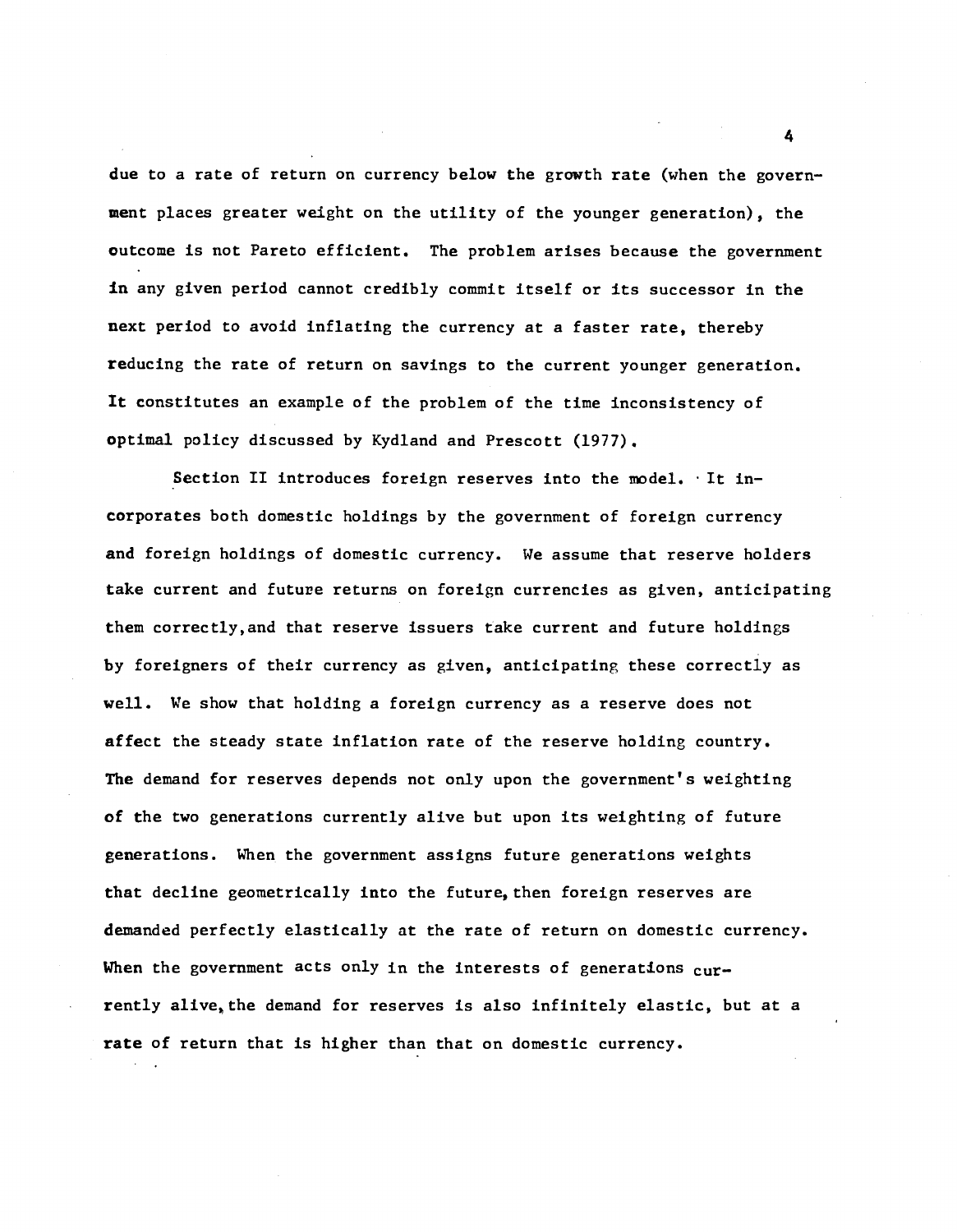The rate of inflation in the reserve issuer is, however, affected by changes in foreign holdings of domestic reserves. The effect of an increasein foreign holdings on impact is ambiguous, but in the new steady state, in which more reserves are held abroad, the rate of inflation in the issuing country is necessarily higher.

Section III considers global equilibrium in a world in which there are two types of countries, one characterized by a low inflation rate under financial autarky and another by a high inflation rate under financial autarky. We distinguish two cases, one in which gross international lending is always denominated in the currency of the lender, in which case reserves are constrained to be nonnegative, and the opposite case in which borrowing Is always denominated in the currency of the borrower. The two cases generate quite different equilibria. Our model does not predict which type of equilibrium will emerge, or if it will be an intermediate one. This paper suggests, however, that a theory of default combined with an assumption of convertibility may be incorporated into the model to endogenize this decision.<sup>2</sup>

We show that when loans are denominated in the currency of the borrower countries with low rates of inflation under financial autarky become borrowers, while countries with high inflation rates become lenders. Becoming a borrower In Its own currency raises a country's steady—state inflation rate but has no effect on the steady-state inflation rate of the lender. Moving from financial autarky to trade in reserves thus raises the average world inflation rate. The effect during the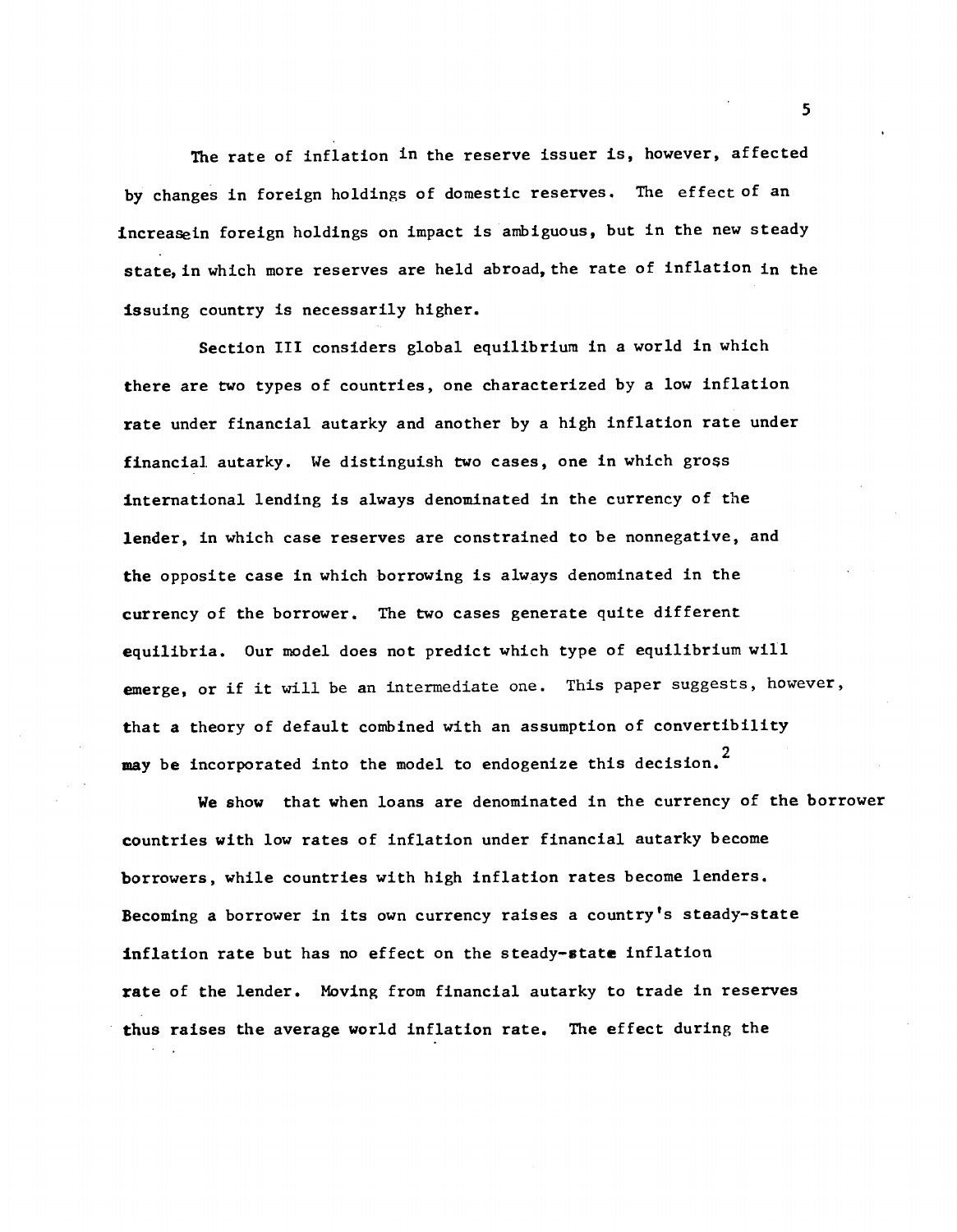transition from one steady state to the other may be quite different, however, with the reserve issuer experiencing a lower inflation rate along the way. The opposite results with respect to inflation arise when loans are denominated in the lender's currency. In this case, the high—inflation countries lend to low—inflation ones in the former group's currencies. These loans then provide an incentive for lenders to lower their inflation rates but have no effect on inflation in the second group. The average world inflation rate is consequently lower in the long run.

Our model allows one to compute the welfare effects of trade in reserves. We find that in the steady state, the utility of the representative generation is higher in lender countries but can be lower in borrower countries. The effects on generations alive during the transition may be quite different, however. The results thus suggest a justification for attempts by some governments to prevent their currencies from becoming reserve currencies.

Section IV discusses some possible extensions of our analysis that we believe would be especially worthwhile. Each of the issues raised here can potentially be analyzed in the framework we have developed, but they lie beyond the scope of a single paper. Section  $V$  provides a summary of the major results.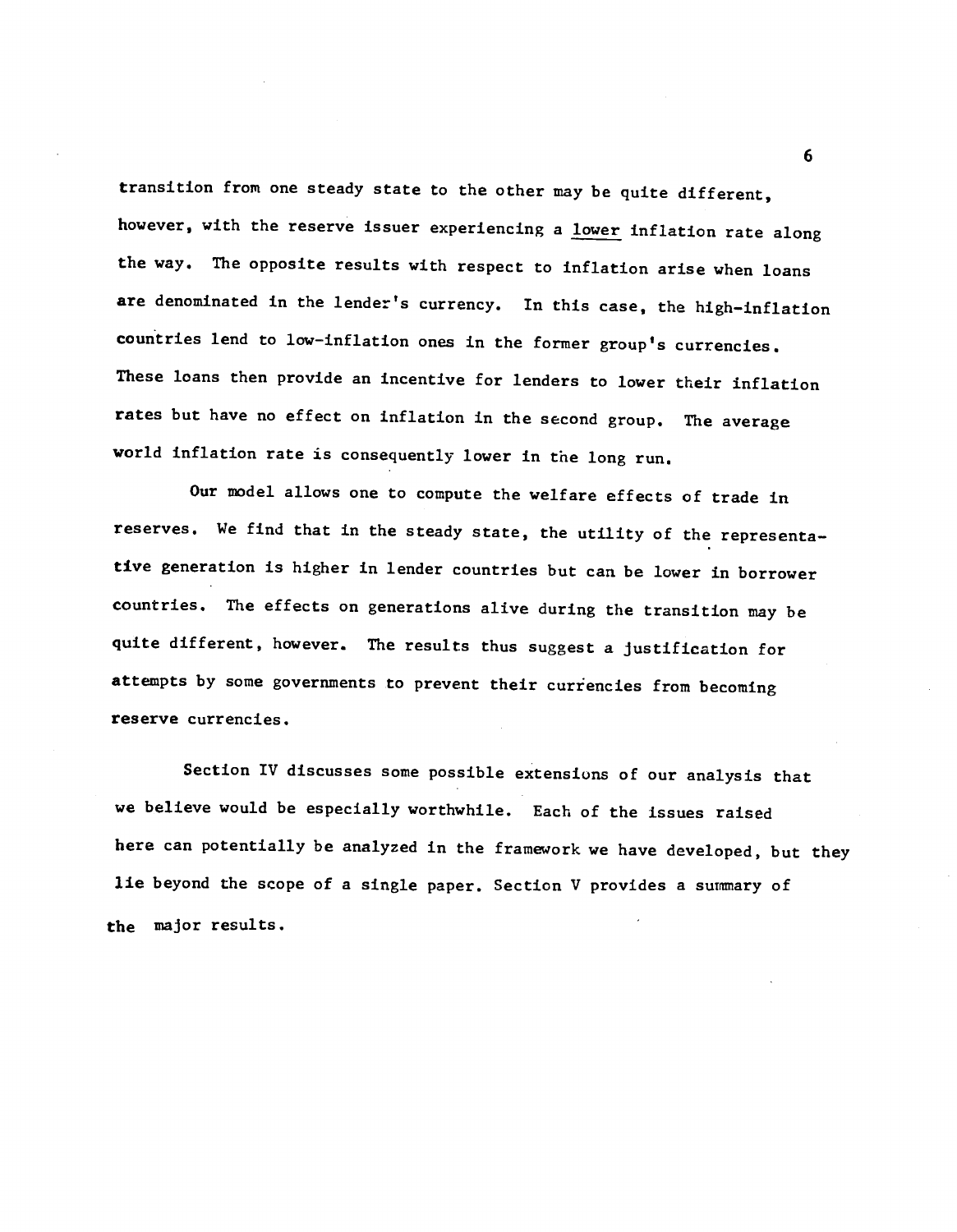### I. The Closed Economy Model

We illustrate our points in a very simple model. Our point of departure is the Samuelson (1958) exact consumption—loan model. Individuals live two periods, earning income only in the first period and saving a fraction of that income in order to consume in the second period. Individuals who enter the labor force in period t earn, before tax, an exogenously given amount  $y_r$  in the first period of their lives, a fraction  $\tau_r$  of which is taxed by the government. Domestic government debt, which is assumed to be nonetary, is the only asset available to individuals as a store of value. Output is nonstorable.

We assume that the utility function of a representative individual entering the labor force in period t is given by

$$
U_{t} = \ln C_{t}^{y} + \beta \ln C_{t+1}^{0} \quad 0 \leq \beta
$$
 (1)

where  $C_t^y$  denotes consumption in the first period of life, t, when the individual is young, and  $c_{t+1}^0$  consumption when the individual is old, period  $t + 1$ . While the Bernoulli assumption is special it provides a number of restrictions that simplify the analysis substantially. We will discuss the implication of relaxing some of these assumptions later on.

Let  $P_t$  denote the price level in period t and let  $m_t^d$  denote the real savings, and hence real money holdings at the end of period t of an individual born in period t. In period t, then, the individual chooses  $C_{t}^{y}$  and  $m_{t}^{d}$  to maximize  $U_{t}$  subject to the budget constraints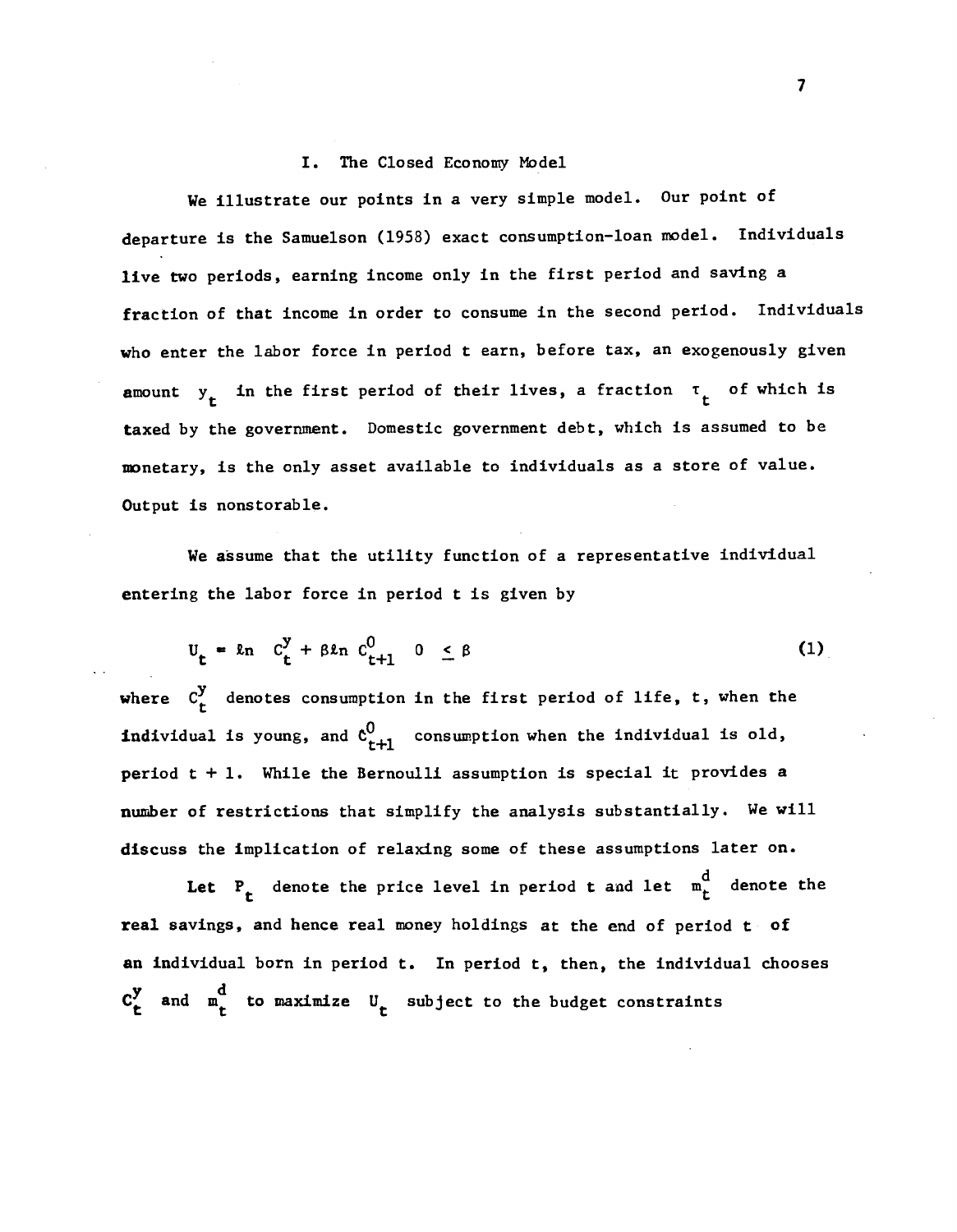$$
y(1-\tau_t) - C_t^y - m_t^d \ge 0
$$
 (2)

$$
c_{t+1}^0 \leq_{\tau_{t+1}}^{\tau_{t}} m_t^d
$$
 (2')

Here we define the inverse of one plus the inflation rate from period t to period t+l as  $\mathbb{Z}^{\mathcal{F}_1}$  , where  $\mathcal{F}_2$ 

$$
\pi_{t+1} \equiv \frac{P_t}{P_{t+1}}
$$

-

in Co

which equals one plus the rate of return on real money balances.

First—order conditions for a maximum imply

$$
C_{t}^{y} = \frac{1}{1+\beta} (1-\tau_{t}) y_{t}
$$
 (3)

$$
\mathbf{m}_{\mathbf{t}}^{\mathbf{d}} = \frac{\beta}{1+\beta} (1 - \tau_{\mathbf{t}}) \mathbf{y}_{\mathbf{t}}
$$
 (3<sup>1</sup>)

$$
c_{t}^{0} = \pi_{t+1} \frac{\beta}{1+\beta} (1-\tau_{t}) y_{t}
$$
 (3'')

The government is required to meet a real expenditure path  $G_{\epsilon}$ . It collects, in period t, a real amount  $\tau_t y_t$ <sup>L</sup>t in tax revenue where L<sub>t</sub> equals the number of young individuals in period t. The deficit is financed by monetary issue. The government budget constraint is therefore

$$
G_{t} - \tau_{t} y_{t} L_{t} = \frac{M_{t}^{d} - M_{t-1}^{d}}{P_{t}}
$$
 (4)

where  $M_t^d$  denotes is the nominal money supply at the end of period t. • Using the definition

$$
m_t^d \equiv \frac{M_t^d}{P_t^L t}
$$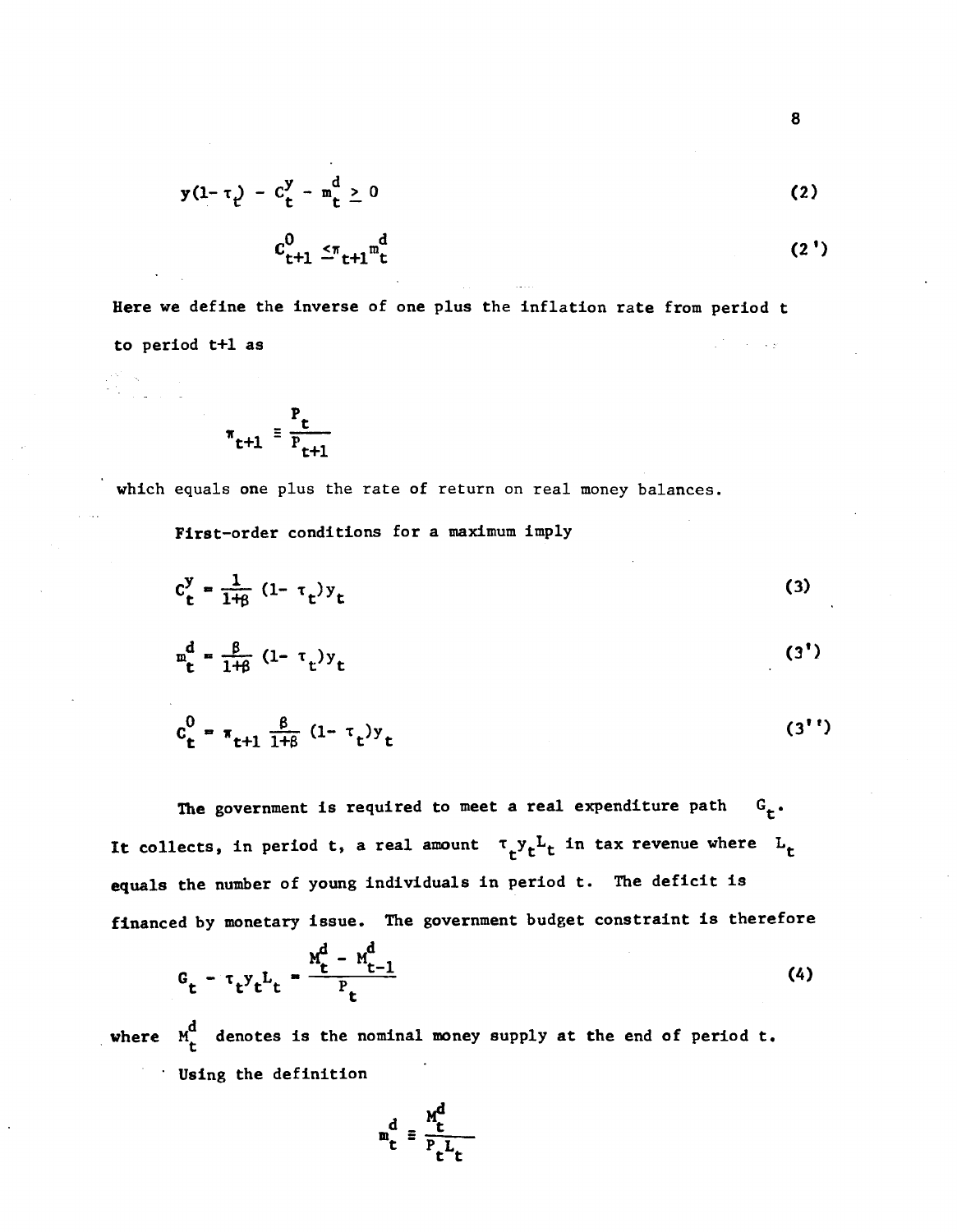and dividing equation (4) by  $L_f$  yields, in per worker terms,

$$
g_t - \tau_t y_t = m_t^d - m_{t-1}^d \tau_t (1 + n_t)^{-1}
$$
 (4')

where  $n_t$  denotes the growth in the labor force from period t-1 to period t and  $g_t$  denotes government spending per worker. The government's objective in each period t is to choose a tax rate  $\tau_t$  to maximize a weighted sum of the utilities of all generations subject to equation (4) or  $(4)$ . Thus, in each period t, the government's objective function  $W_{t}$  is given by

$$
W_{t} = \sum_{i = -\infty}^{T} W_{t+i} U_{t+i}
$$
 (5)

In choosing  $\tau_t$  in period t, the government takes all past  $\tau_t$  as given and assumes that it or its successor will behave equivalently in the future. Governments are therefore assumed to behave in a time—consistent fashion and to anticipate this behavior correctly. Solving the government budget constraint (4') incorporating optimal private savings behavior characterized by equation (3') yields, as an expression for the rate of return on currency in period t,

$$
\mathbf{r}_{t} = \frac{\left[\left(\frac{\beta + \tau_{t}}{1 + \beta}\right) \mathbf{y}_{t} - \mathbf{g}_{t}\right] (1 + n_{t})}{M_{t-1}^{d}}
$$
(6)

Substituting equations (6) and (3) into equation (1) yields, as an expression for the utility of a representative member of the generation born in period t,

$$
U_{t} = k + (1 + \beta) \ln y_{t} + (1 + \beta) \ln (1 - \tau_{t}) + \beta \ln \tau_{t+1}
$$
 (1<sup>1</sup>)  
\n
$$
k \equiv \beta \ln \beta - (1 + \beta) \ln (1 + \beta)
$$

 $\sim$   $\sim$   $\sim$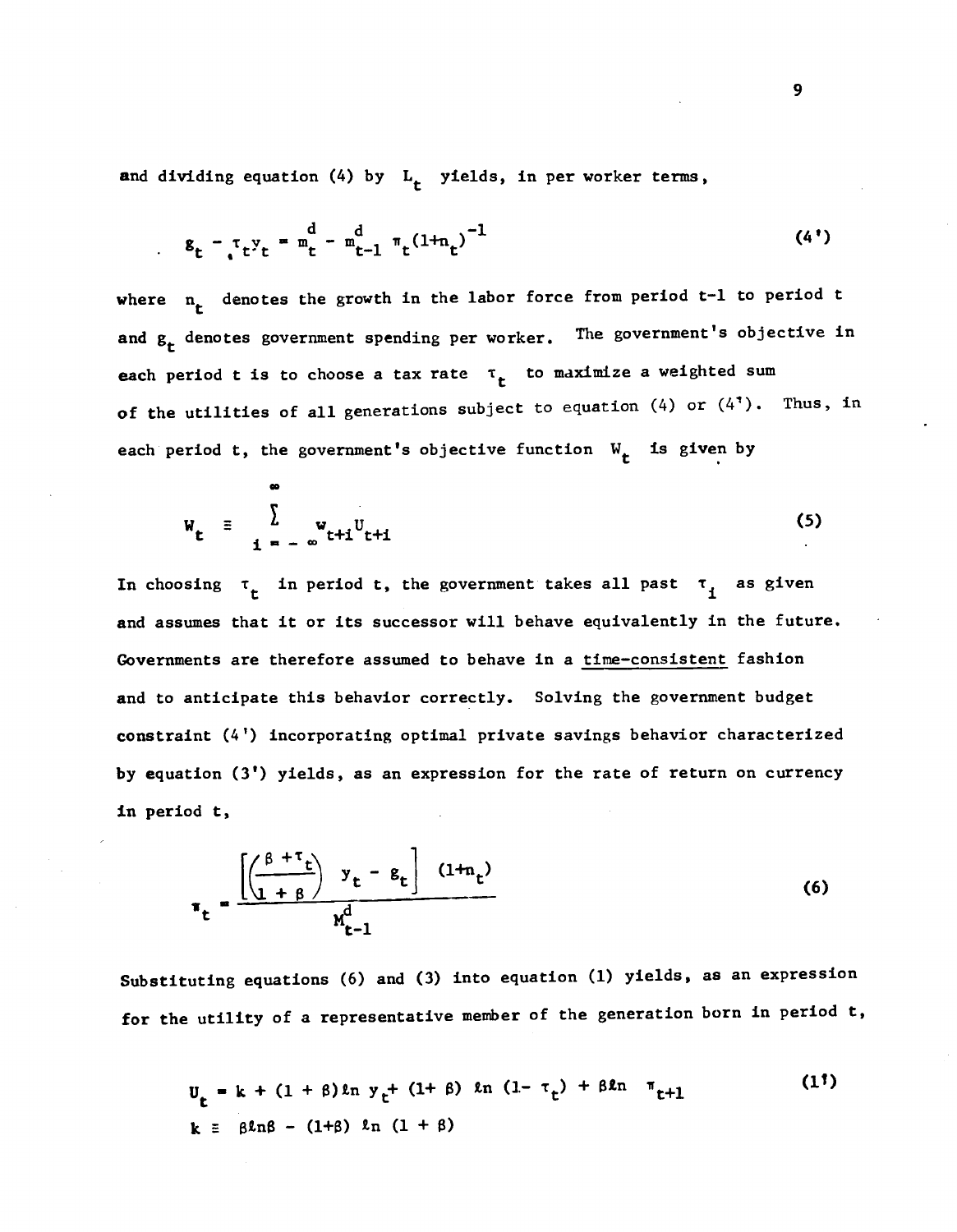where  $\pi_t$  is as defined in (6). Substituting equations (1') and (6) into the government's objective function (5) and maximizing with respect to  $\tau_t$  yields, from the first-order condition for a maximum,

$$
\tau_t = \frac{\beta(1 - \delta_t)y_t + \delta_t(1 + \beta) g_t}{(\beta + \delta_t) y_t}; \delta_t = \frac{w_t}{w_{t-1}}
$$

which, from equation (6), Implies

$$
\pi_{t} = \frac{\beta(y_{t} - g_{t}) (1 + n_{t})}{(\beta + \delta_{t}) m_{t-1}^{d}}
$$
 (8)

Note from expression (7) that when  $\delta = 1$  (generation born at t and at t+1 enter the government's objective function with equal weight) then:

$$
\tau_t = g_t / y_t \tag{7'}
$$

--that is, all government spending is tax financed. When  $\delta_t > 1$ , so that greater weight is attached to the utility of the younger generation, then  $\tau_t$  <  $g_t / y_t$ , so that some government spending is financed by monetary issue. Conversely, when  $\delta_t < 1$ , so that greater weight is attached to the older generation,  $\tau_t > g_t/y_t$ --that is, taxes exceed expenditure--so that debt is retired. If the government objective function is a Benthamite one, so that the weight of each living generation is proportional to the number of its members, then  $\delta_t = (1 + n_t)$ , in which case, if population growth is positive, there is an ongoing deficit.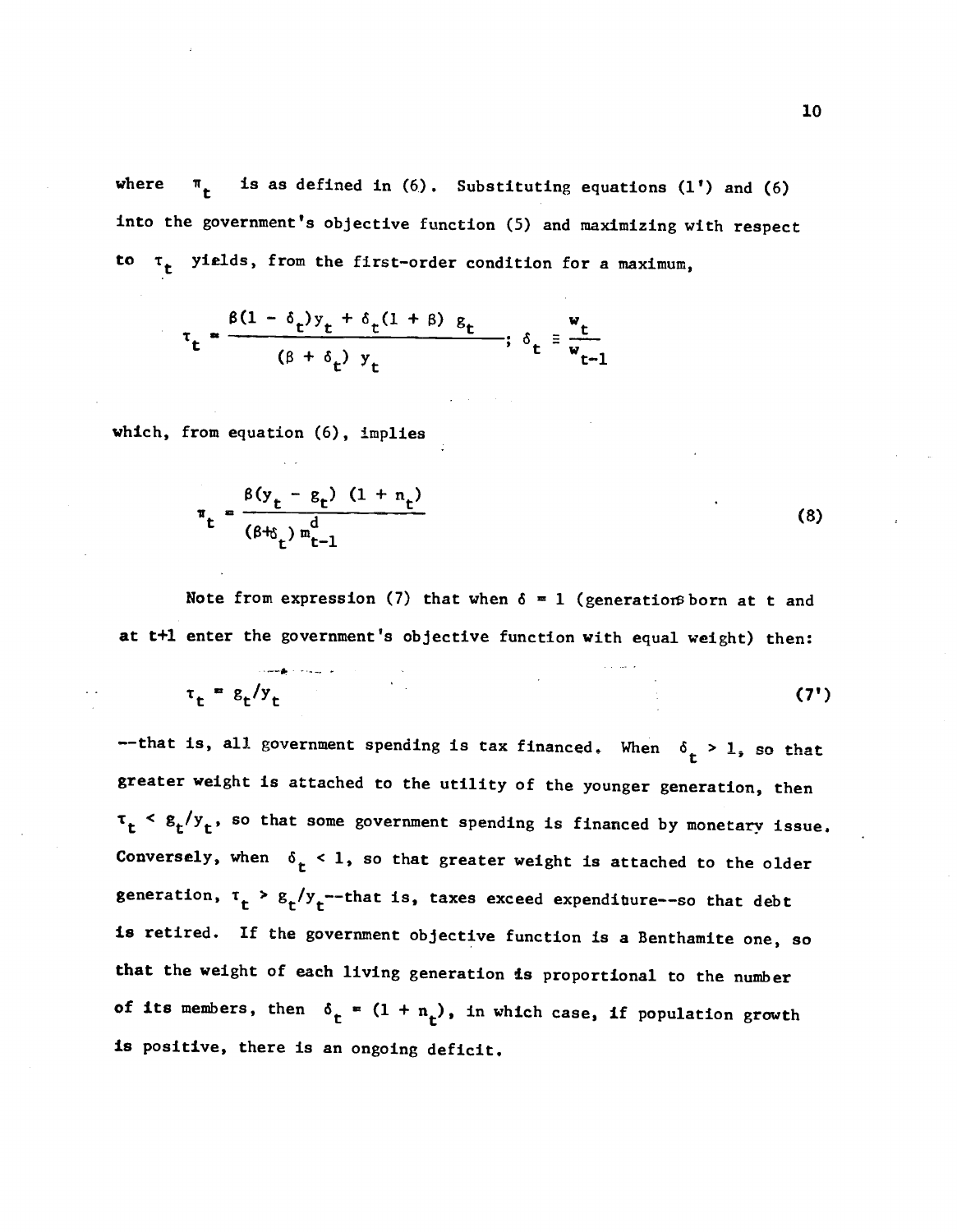From expression (8), observe that the inflation rate in period t is higher: (1) the greater government spending is relative to income, (ii) the higher real money balances are at the end of the previous period, and (iii) the lower the population growth rate.

From equation (3),

$$
m_{t-1}^{d} = \frac{\beta}{1+\beta} (1 - \tau_{t-1}) y_{t-1}
$$
 (9)

which, if optimal tax policy was pursued in period t-1

$$
\pi_{t} = \frac{(1 + n_{t})}{\delta} \qquad \frac{y_{t} - g_{t}}{y_{t-1} - g_{t-1}}
$$
 (10)

When the two living generations receive equal weight ( $\delta = 1$ ) and income less government spending Is equal across periods, then the rate of return on money balances equals the population growth rate: the economy is following the golden rule. If  $\delta$ > 1 or if income less government spending is decreasing, then the rate of return on money balances is less than the population growth rate, and conversely. In the case of the Benthamite utility function and constant population growth, the rate of return on money is zero.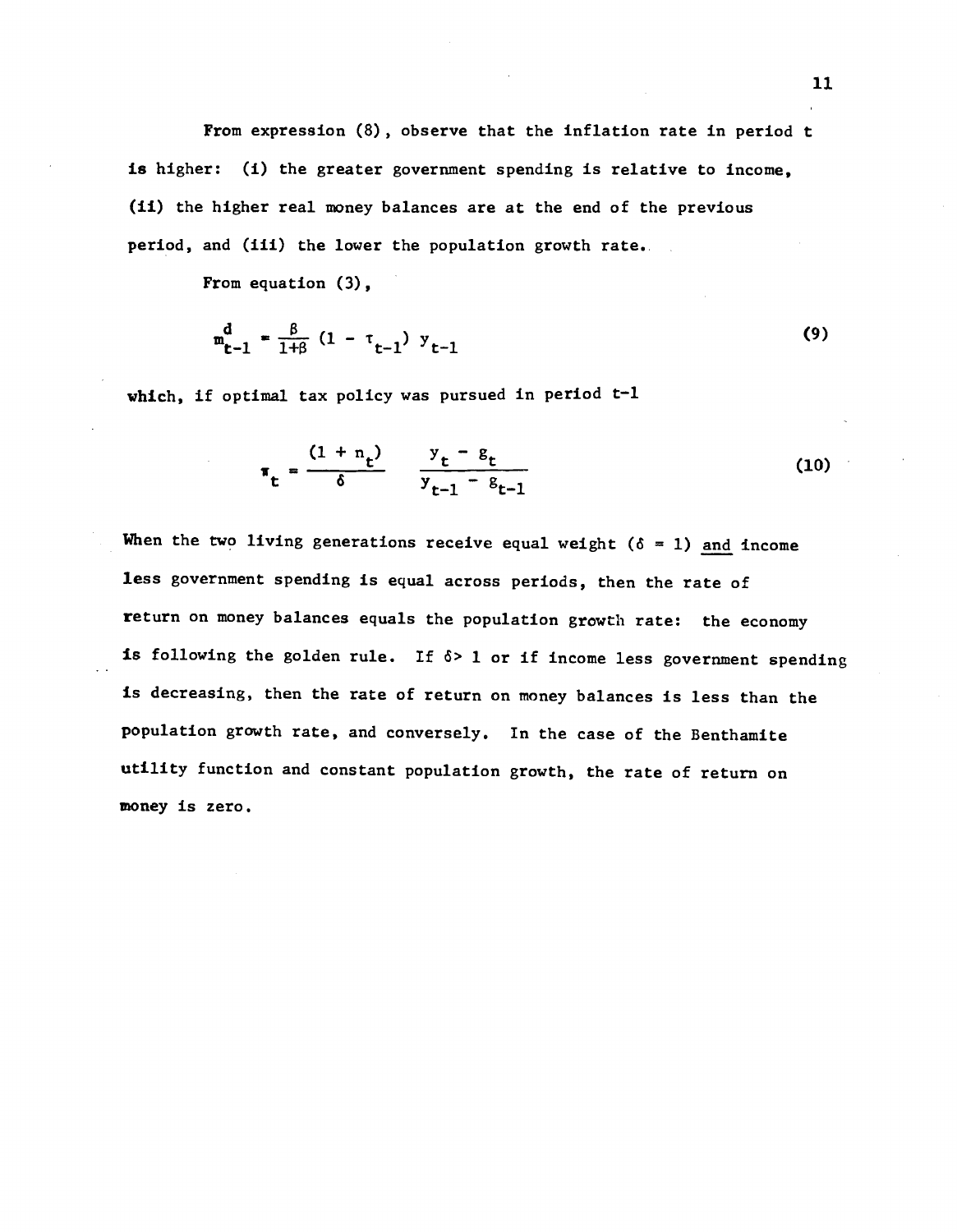### II. An Open Economy Model with Reserves

Consider now a situation in which the government of the country being considered (i) has available to it a foreign money which can be held as a reserve currency or (ii) finds that some of its money is held abroad as a reserve currency. Denote foreign holdings of domestic money denominated in domestic currency in period t as  $M_f^f$  and domestic holdings of foreign currency denominated in foreign currency in period t as  $M_t^{\star d}$ . Let  $P_{+}^{\star}$  denote the price level in terms of foreign currency in period t and  $E_t$  the domestic currency price of one unit of foreign currency. It is assumed that purchasing power parity obtains, so that

$$
E_{t} = P_{t}/P_{t}^{\pi}
$$
 (11)

Allowing for these government holdings of assets modifies the government budget constraint ,equation (4), so that it becomes

$$
G_{t} - \tau_{t} Y_{t} L_{t} = \frac{M_{t}^{d} - M_{t-1}^{d}}{P_{t}} + \frac{M_{t}^{f} - M_{t-1}^{f}}{P_{t}} - \frac{E_{t} (M_{t}^{*d} - M_{t-1}^{*d})}{P_{t}}
$$
(12)

It is assumed that no international transfers take place. Defining real domestic currency holdings abroad per domestic worker as

$$
m_t^f \equiv \frac{m_t^f}{P_t^L t} \tag{13}
$$

and real foreign currency holdings by the domestic government per foreign worker (where  $L_r^*$  denotes the number of foreign workers in period t) as

$$
m_t^{\star d} = \frac{M_t^{\star d}}{P_t^{\star L} L_t^{\star}},
$$
 (14)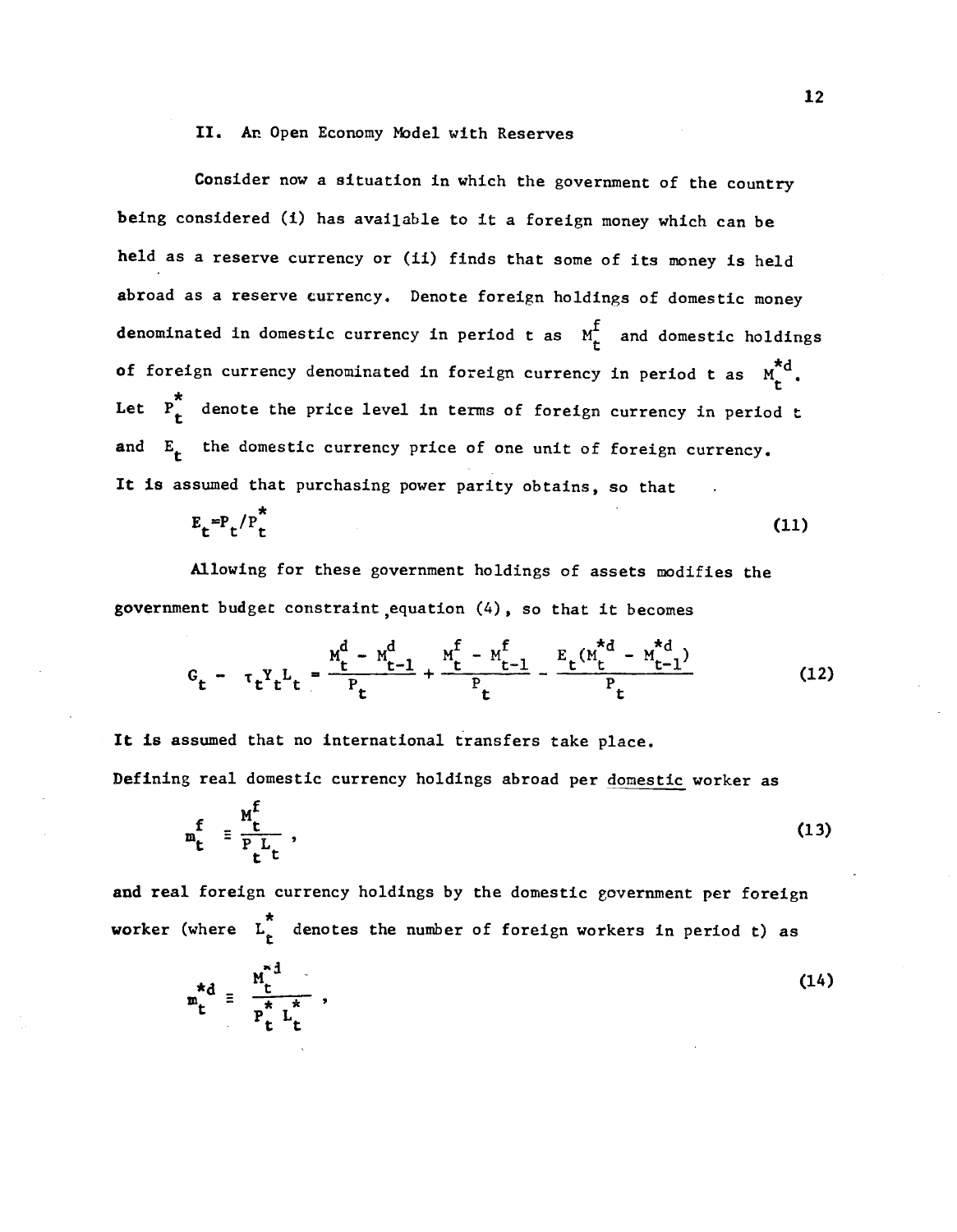the real rate of return on foreign currency as

$$
\pi_t^* = \frac{P_{t-1}^*}{P_t^*} ,
$$

and the ratio of foreign workers to domestic workers in period t as

$$
\lambda_t = \frac{L_t^*}{L_t}
$$

the government budget constraint may be written

$$
g_{t} = \tau_{t} y_{t} = m_{t}^{d} - m_{t-1}^{d} \tau_{t} (1 + n_{t})^{-1} + m_{t}^{f} - m_{t-1}^{f} \tau_{t} (1 + n_{t})^{-1}
$$

$$
- \lambda_{t} [m_{t}^{\star d} - m_{t-1}^{\star d} \tau_{t}^{\star} (1 + n_{t}^{\star})^{-1}]
$$
(17)

where  $n_t^*$  denotes the growth in the number of foreign workers between period t—l and period t.

# The Behavior of a Reserve Holder

Consider first the situation of a country whose currency is not held abroad, but which contemplates holding a foreign currency as a reserve. We assume that this country treats the rate of return on the reserve currency,  $\pi_i^*$ , as exogenous to its own behavior for all  $_i$ .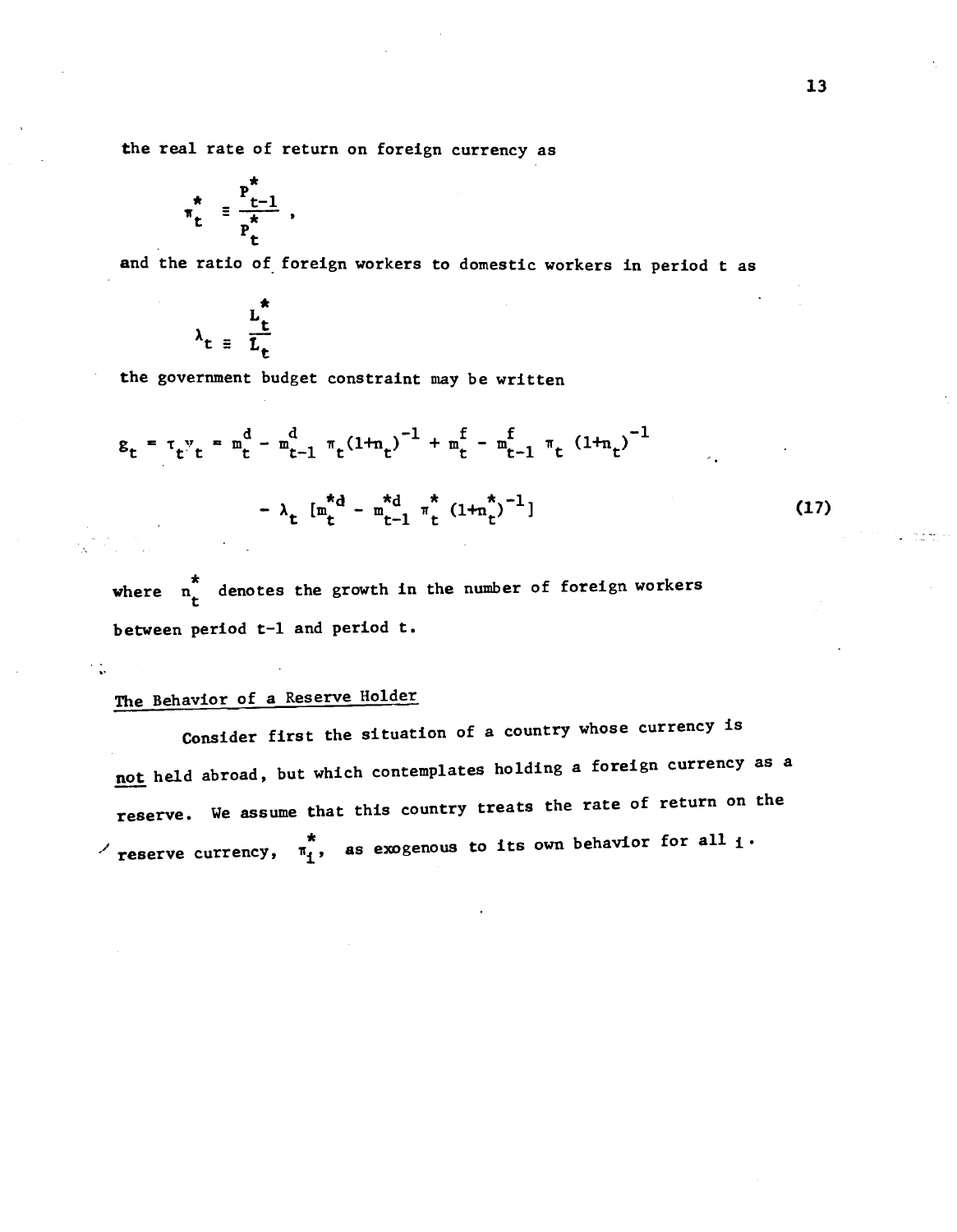One reason is that this country may be one of a large number of small countries that hold this reserve currency, and its contribution to total demand is negligible. We assume that this country anticipates perfectly the actual rate of return on foreign currency.

Setting  $m_{\hat{I}}^{\hat{f}} = 0$  for all i in equation (17), this country chooses in each period t a tax rate  $\tau_t$  and an amount of reserves  $\lambda_{\mu}^{\quad \ *d}_{\mu}$  to maximize its objective function  $W_{\mathbf{t}}$ , which, it is assumed, continues to be given by equation (5), with  $\delta_t = w_t/w_{t-1} = \delta$ 

Defining

$$
\hat{\mathbf{g}}_{t} = \mathbf{g}_{t} + \lambda_{t} \left[ m_{t}^{\star d} - \pi_{t}^{\star} (1 + n_{t})^{-1} m_{t-1}^{\star d} \right]
$$
 (18)

the optimal tax rate  $\tau_t$  is given by

$$
\tau_{t} = \frac{\delta(1+\beta)\hat{g}_{t} + \beta(1-\delta)y_{t}}{(\delta+\beta)y_{t}}
$$
 (19)

The rate of Inflation is consequently

$$
\pi_{t} = \frac{(1 + n_{t}) \left(y_{t} - \hat{g}_{t}\right)}{\delta \left(y_{t-1} - \hat{g}_{t-1}\right)}
$$
(20)

Substituting these expressions into  $W_{t}$  yields

$$
W_{t} = \sum_{i=1}^{\infty} W_{i} + \ln (y - \hat{e}_{i}) + \beta \ln (y + \hat{e}_{i})
$$
 (21)

where

$$
k \pm i = (1 + \beta) \ln (1 + \beta) + \ln \delta + \ln \beta + \ln(1 + n_{\frac{1}{2}})
$$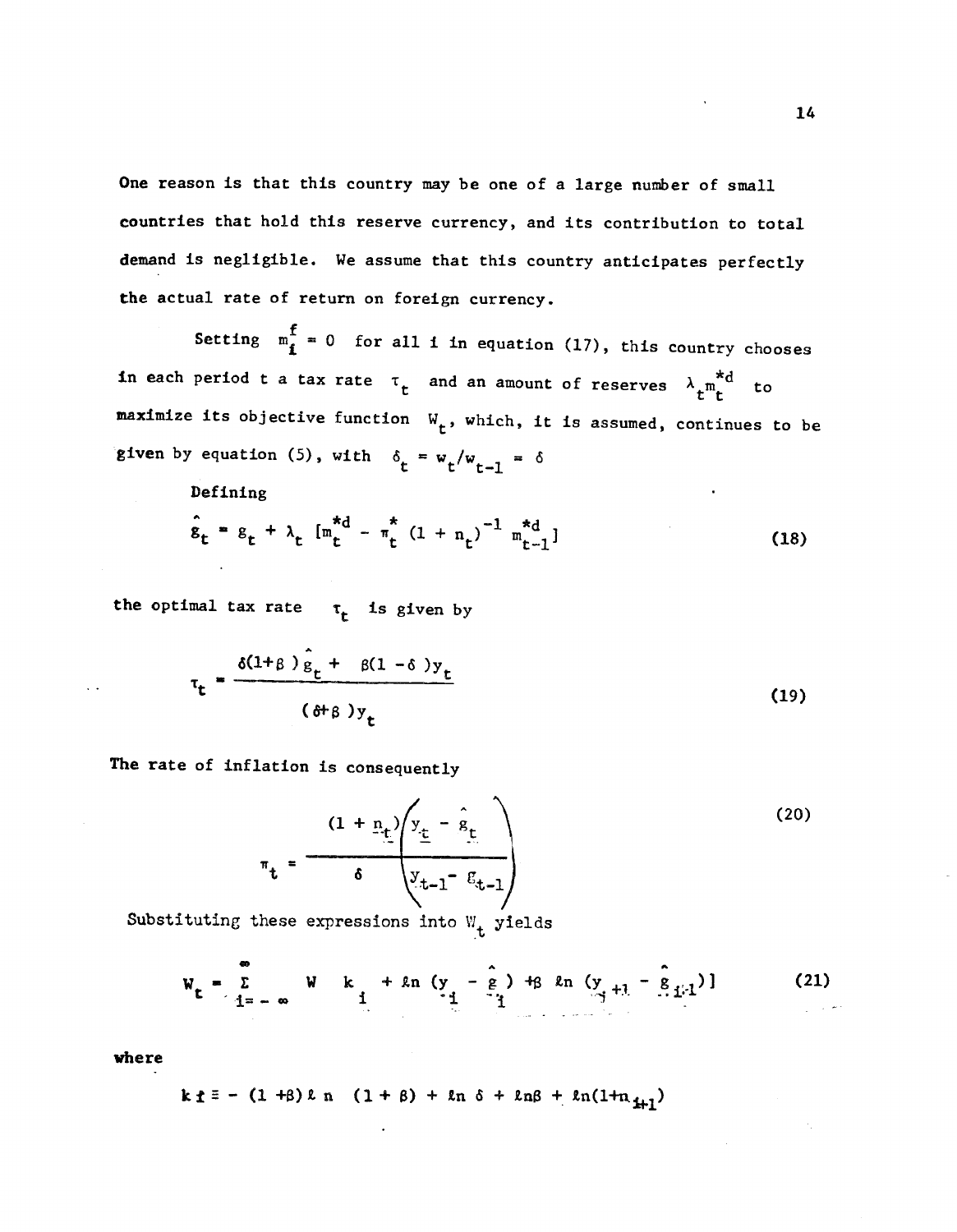Differentiating this expression with respect to  $\pi_t^{*d}$  yields, as a firstorder condition for a maximum,

$$
\frac{-\lambda_{t}(w_{t} + \beta w_{t-1})}{\tilde{y}_{t} - \lambda_{t}(m_{t}^{*d} - m_{t-1}^{*d} x_{t})} + \frac{\lambda_{t+1}(w_{t+1} + \beta w_{t}) x_{t+1}}{\tilde{y}_{t+1} - \lambda_{t+1}(m_{t-1}^{*d} - m_{t}^{*d} x_{t+1})}
$$
(22)  
+ 
$$
\sum_{i=t+1}^{\infty} \frac{dw_{t}}{\frac{dx_{i}}{dm_{i}}} = \frac{dm_{t}^{*d}}{dm_{t}^{*d}} = 0
$$

where

$$
x_t \equiv \frac{\pi}{\tau_t} (1 + n_t)^{-1}
$$

$$
\mathbf{y}_t = \mathbf{y}_t - \mathbf{g}_t
$$

Note that since  $\begin{matrix} *d \\ *d \end{matrix}$  depends upon  $\begin{matrix} *d \\ *d \end{matrix}$ , in general <u>future</u> values of  $\begin{matrix} *d \\ *d \end{matrix}$ will be affected by the current reserve holding decision. The best choice from the current perspective must incorporate the effect of that choice on the country's own future policy response.

This paper will now focus on two special cases

Case 1. 
$$
w_i = w_{t-1} \rho^{1}; \quad i = t, ..., \infty
$$
  $\rho < 1$ 

In this case one may write

$$
W_{t}\left(\begin{matrix} *_{d} \\ t-1 \end{matrix}\right) = (w_{t-1} \beta k_{t-1} + w_{t}k_{t}) \ln (y_{t} - g_{t}) + \rho W_{t+1} \left(\begin{matrix} *_{d} \\ t \end{matrix}\right)
$$
 (23)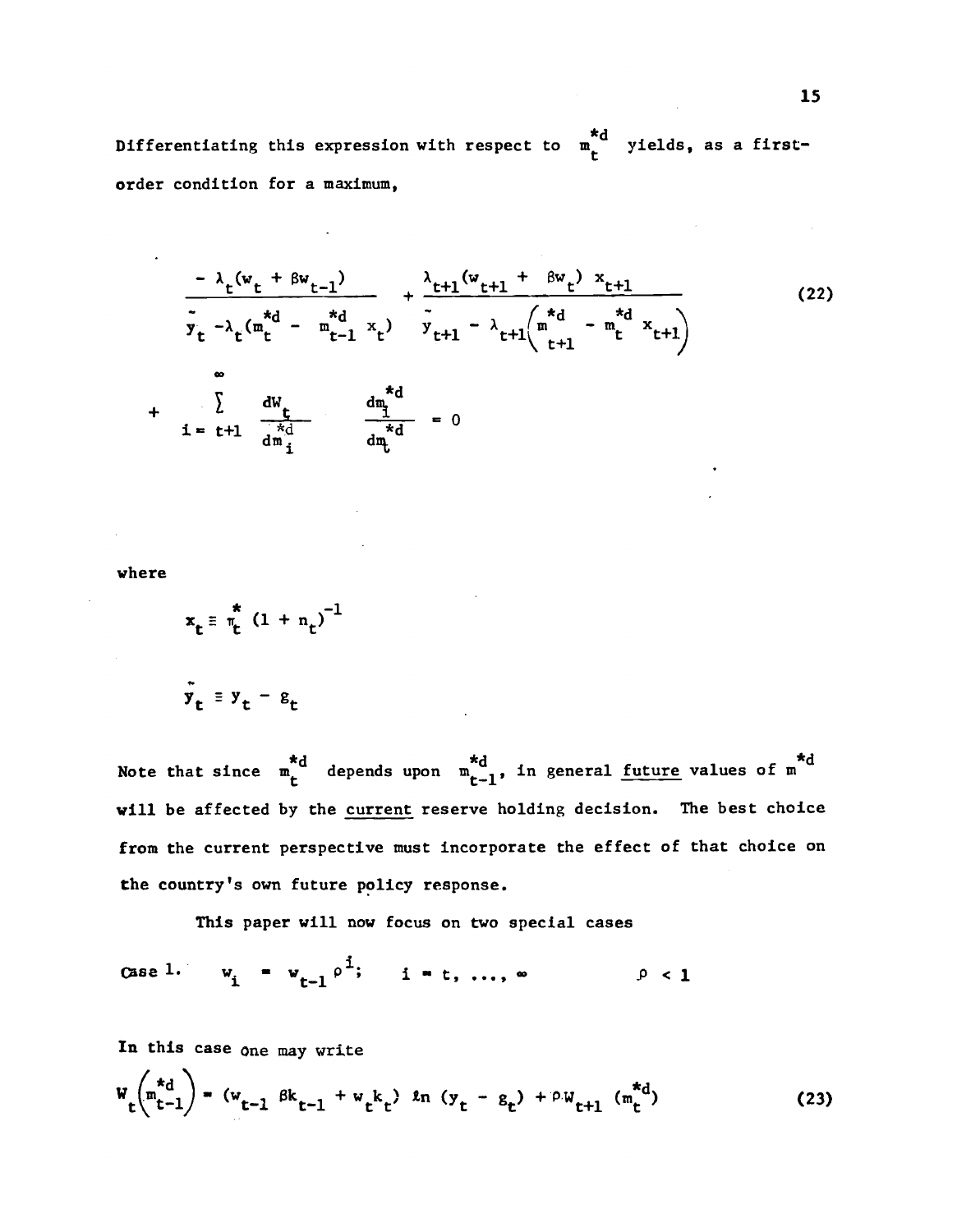If optimal policy is pursued in each period i>t then

$$
\frac{dW_i}{dm_i} = 0 \qquad i \geq t+1
$$

and expression (23) reduces to

$$
-\frac{(w_{t} + \beta w_{t-1})}{\tilde{y}_{t} - \lambda_{t} (m_{t}^{*d} - m_{t-1}^{*d} x_{t})} + \frac{(w_{t+1} + \beta w_{t}) x_{t+1}}{\tilde{y}_{t+1} - \lambda_{t+1} (m_{t+1}^{*d} - m_{t}^{*d} x_{t+1})} = 0
$$
 (23')

In the steady state  $\lambda_t = \lambda_{t+1} = \lambda$ ,  $y_{t+1} = y_t = y$ ,  $x_{t+1} = x$ ,

 $=m^*d = m^*d = m^*d$  There Therefore expression (23') can be obtained only if

 $x = \rho^{-1}$ 

When x exceeds  $\rho^{-1}$  the demand for foreign reserves is infinite in steady state while if  $x_t$  is less than  $\rho^{-1}$ , demand equals negative infinity. From Section I, the autarkic inflation rate is  $(1 + n)/\delta$ . Consequently, since  $\delta = \rho$  in this case, the demand for foreign reserves in the steady state is bounded only when the rate of return on foreign reserves equals the return on domestic money. In other words, the demand for reserves is infinite1y elastic at the domestic inflation rate.

Case 2.  $w_i = 0$  i  $\neq$  t-1, t

In this case, the current government only takes into account the welfare of generations currently alive. It assumes that future governments will act equivalently. The current government and future governments thus pursue different objectives. In particular, the current government must incorporate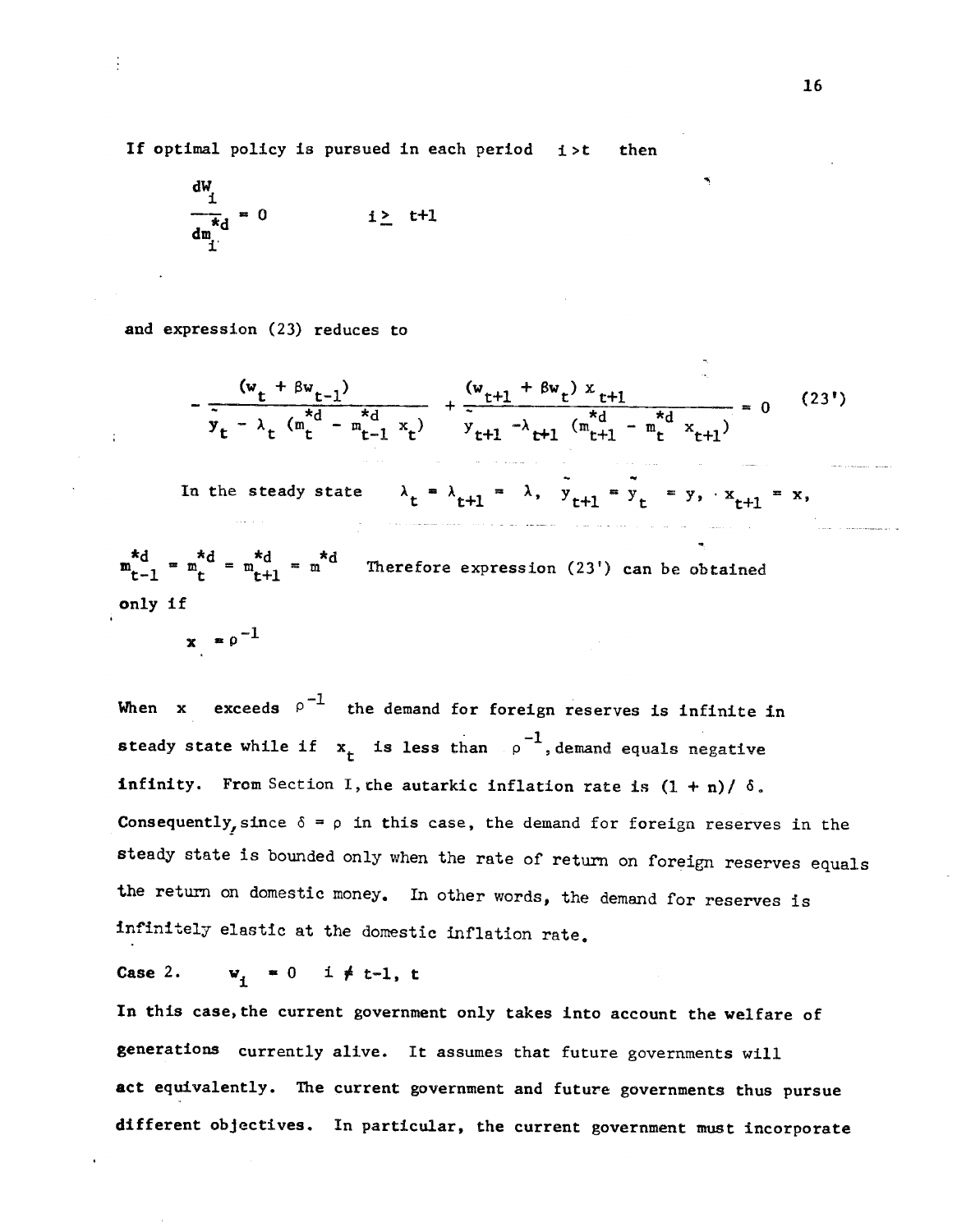the effect of its current policies on the future government's treatment of the current younger generation.

To solve for optimal reserve demand, it is assumed that at each period t, foreign reserves are held according to the formula

$$
m_t^{*d} = a_t + b_t m_{t-1}^{*d}
$$
 (24)

where  $a_t$  and  $b_t$  denote parameters to be determined. Substituting expression (24) into the objective function for  $m_{r+1}^{*d}$  yields

 $W_t = (w_{t-1} \beta k_{t-1} + w_t k_t) + (\beta + \delta) k n \left[ y_t - \lambda_t (m_t^{a} - m_{t-1}^{a} x_t) \right]$ 

$$
\kappa \beta \ell n \left[ \tilde{y}_{t+1} - \lambda_{t+1} \left( a_{t+1} + b_{t+1} \prod_{t=1}^{d} a_{t+1}^{*d} \right) \right]
$$

Differentiating this expression with respect to m<sub>e</sub>" yields as a first-order condition for a maximum:

$$
\frac{dW_{t}}{dm_{t}} = \frac{-\lambda_{t}(\beta+\delta)}{\tilde{y}_{t} - \lambda_{t} (m_{t}^{*d} - m_{t-1}^{*d} x_{t})} + \frac{\delta\beta\lambda_{t+1} (x_{t+1} - b_{t+1})}{\tilde{y}_{t+1} - \lambda_{t+1} (a_{t+1} + b_{t+1}m_{t}^{*d} - x_{t+1}m_{t}^{*d})} = 0 (25)
$$

**Solving** equation (25) for  $m_t^{\star d}$ , one obtains

$$
\mathbf{m}_{t}^{*d} = \frac{\lambda_{t+1} \delta \beta (x_{t+1} - b_{t+1}) y_{t} - \lambda_{t} (\beta + \delta) (y_{t+1} - \lambda_{t+1} a_{t+1})}{\lambda_{t+1} \lambda_{t} (b_{t+1} - x_{t+1}) ( \beta + \delta + \delta \beta)}
$$
\n
$$
+ \frac{\delta \beta x_{t}}{\beta + \delta + \delta \beta} \mathbf{m}_{t-1}^{*d}
$$
\n(26)

Since an equivalent problem will be solved in period  $t + 1$  one may set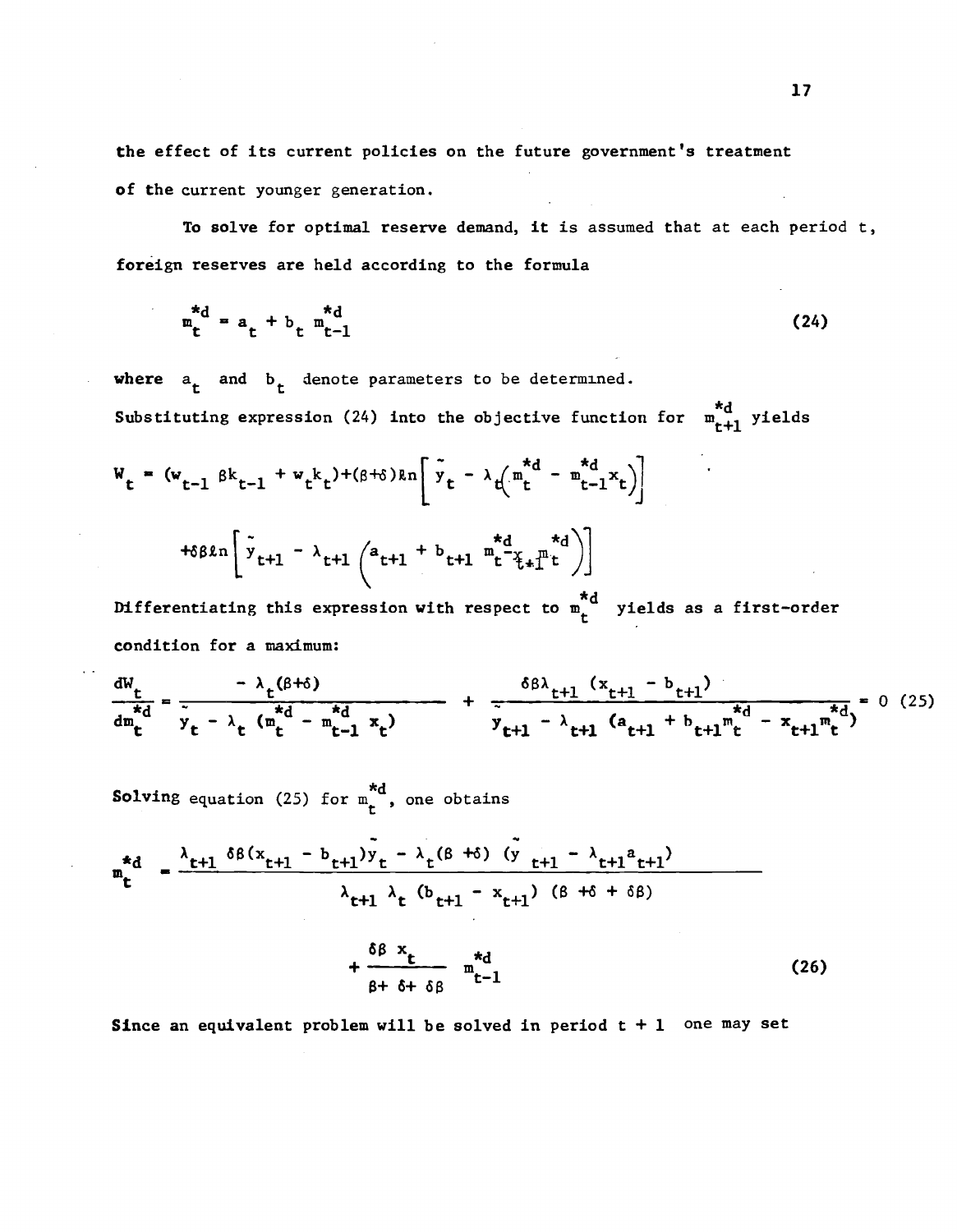$$
b_{t+1} = \frac{\delta \beta x_{t+1}}{\beta + \delta + \delta \beta}
$$
 (27)

Substituting this expression into equation (26), it is found that

$$
a_{t} = \frac{\lambda_{t} (\beta + \delta + \delta \beta) y_{t+1} - \lambda_{t+1} \delta \beta x_{t+1} y_{t}}{\lambda_{t+1} \lambda_{t} (\beta + \delta + \delta \beta)} + a_{t+1}
$$
 (28)

The steady state requires that

$$
\ddot{y}_{t+1} = \ddot{y}_t = \ddot{y}, \quad x_{t+1} = x_t = x, \quad \lambda \text{ t+1} = \lambda_t = \lambda, \quad \text{and} \quad \text{m}^{\text{d}} = \text{m}^{\text{d}}
$$

Inspection of equation (26) shows that the steady state is only compatible with a finite demand for reserves if

$$
x = \frac{\beta + \delta + \delta \beta}{\delta \beta} \tag{29}
$$

or

$$
\pi^* = \frac{(1+n) (\beta + \delta + \delta \beta)}{\delta \beta}
$$
 (30)

If the rate of return on foreign reserves exceeds this level, demand will grow to infinity and conversely. Thus, in the long run the demand for foreign reserves is perfectly elastic at the rate of return  $(1+n)$   $(8+6+86)$ 68

This rate of return will exceed the return on domestic money, which remains  $\frac{(1+n)}{4}$ . Therefore a country in which the government maximizes the welfare of only generations currently alive will not hold reserves unless the. return strictly exceeds the rate of return on domestic currency. The reason is that an unborn generation, the younger generation in period t+l, will share the return from an investment in reserves in period t with the younger generation in period t. The myopic government weights only the second gain in making its decision. Consequently, a higher rate of return is required for an investment in reserves to appear worthwhile.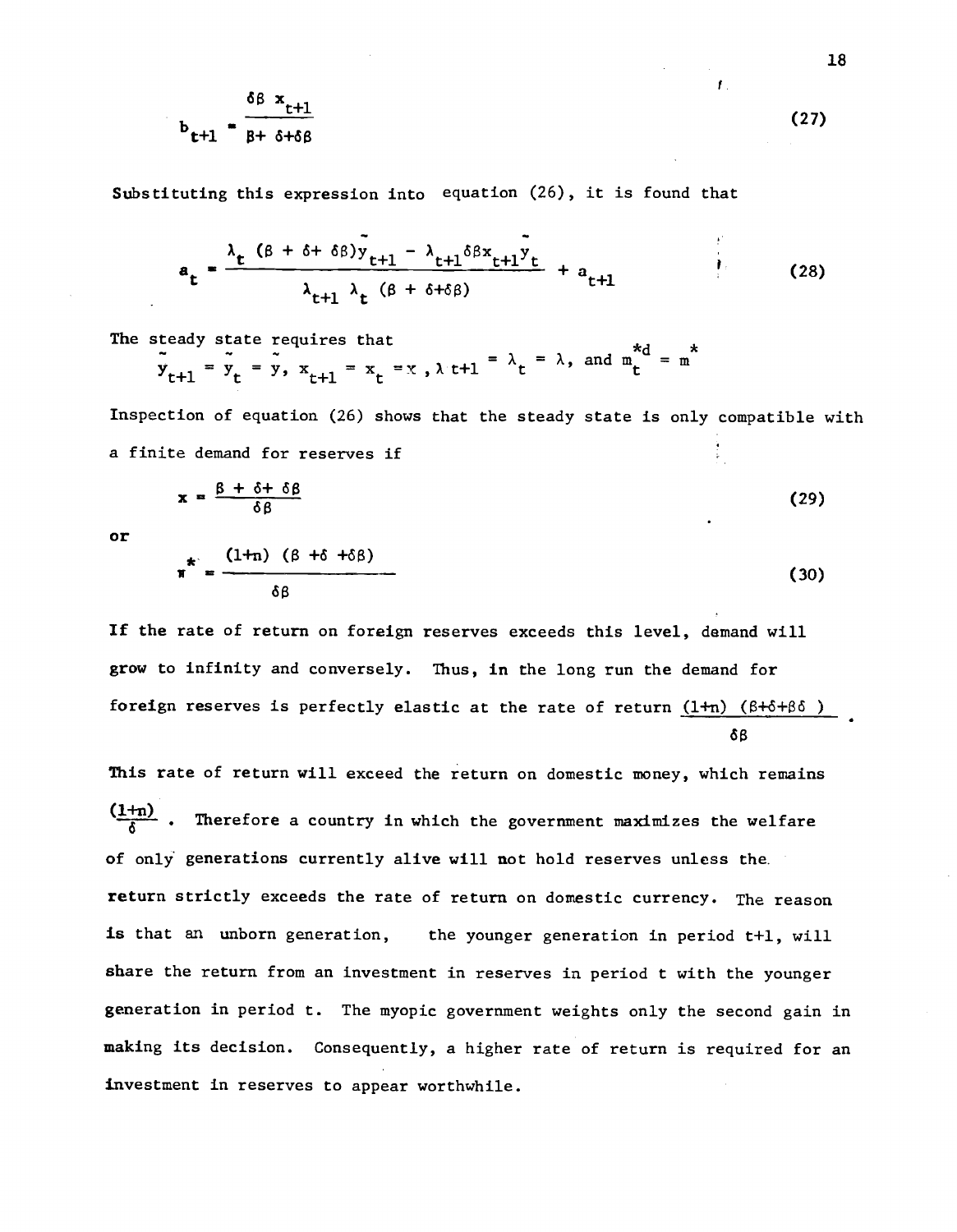# The Behavior of a Reserve Issuer

Consider now the behavior of a country which holds no foreign currencies, but which finds that foreign countries hold its currency as a reserve. It is assumed that this country takes foreign holdings of its own currency,  $m_i^f$ , as given in each period i. That is, when the government makes its taxation decision, other countries have made their past and contemporaneous reserve holding decisions. Because it raises a complicated, but very Interesting, set of issues that lie beyond its scope, this paper ignores the possibility of a reputation effect whereby reserve holders' expectations of future inflation are determined by past performance. Rather, reserve holders form expectation of future inflation by calculating the optimal behavior of the reserve issuer each period.

Setting  $\mathbf{m}_i^{\star d}$  = 0 for all i in equation (17), the expression for inflation, given  $\tau_{+}$ , becomes

$$
\pi_{t} = \frac{(1 + n_{t}) \left[ (\beta + \tau_{t}) y_{t} - (1 + \beta) g_{t} + (1 + \beta) m_{t}^{T} \right]}{\beta (1 - \tau_{t-1}) y_{t-1} + (1 + \beta) m_{t-1}^{T}}
$$
(31)

Since equations  $(3)$  and  $(3'')$  continue to define consumption in each period, the utility of an individual entering the labor force in period t is

$$
\mathbf{U}_{t} = k_{t}^{*} + (1 + \beta) \ln (1 - \tau_{t}) - \beta \ln \left[ \beta (1 - \tau_{t}) \cdot y_{t} + (1 + \beta) m_{t}^{f} \right] + \beta \ln \left[ (\beta + \tau_{t+1}) y_{t+1} - (1 + \beta) g_{t+1} + (1 + \beta) m_{t+1}^{f} \right] \qquad (32)
$$

 $k_{+}^{\dagger}$  = ln  $\beta$  - (1 +  $\beta$ )  $\ell_{n}$  (1 +  $\beta$ ) +  $\ell_{n}$  (1 +  $n_{+}$ ).

Continuing to assume a government objective function of the form of equation (5), the first-order condition for an optimal tax rate  $\tau_t$  is given by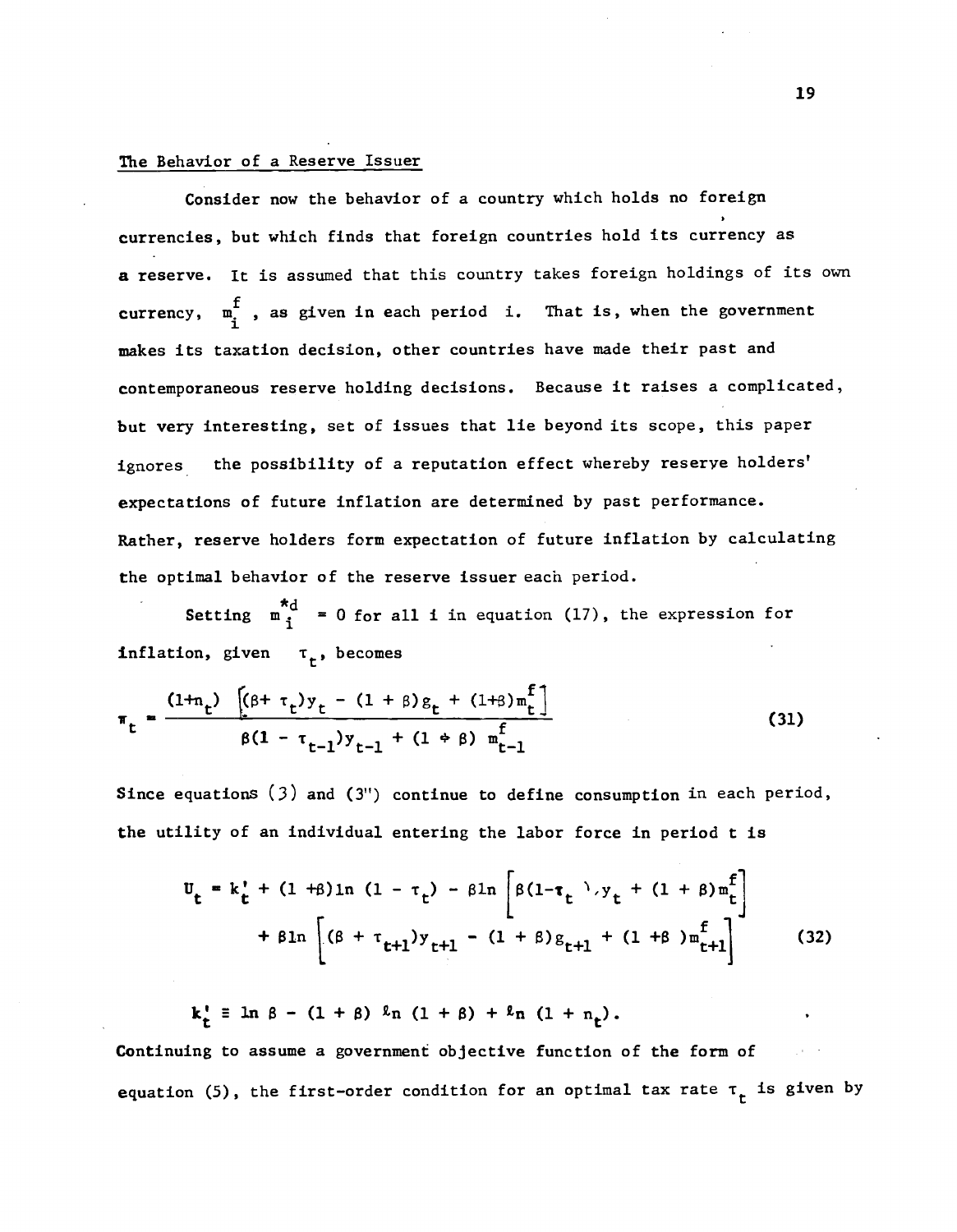$$
\frac{dW_t}{d\tau_t} = w_{t-1} \frac{\beta y_t}{\Delta_{1t}} - w_t \frac{(1+\beta)}{(1-\tau_t)} + w_t \frac{\beta y_t}{\Delta_{2t}} = 0
$$
\n
$$
\Delta_{1t} = (\beta + \tau_t) y_t - (1+\beta) g_t + (1+\beta) m_t^f
$$
\n
$$
\Delta_{2t} = \beta (1 - \tau_t) y_t + (1+\beta) m_t^f
$$
\n(33)

Note that the solution to equation (33) involves only contemporaneous variables. The effect of an increase in contemporaneous money holdings, is given by  $dW_t$  $\frac{d\tau_t}{dt}$  =  $-\frac{\frac{d\tau_t d\tau_t}{dt}}{2}$  =  $-\frac{(1+\beta) \beta y_t (v_{t-1} \Delta_{2t}^2 + \beta w_t \Delta_{1t}^2)}{2}$  $\frac{d^2w}{dx^2}$  =  $\frac{2w}{2}$   $\frac{2w}{2}$   $\frac{w_r(1+\beta)\Delta_{1\beta}^2}{2\pi}$  (34)  ${}^{\beta}y_{t}$  ( ${}^{w}t-1$   ${}^{\Delta}2t$  -  ${}^{\beta}Z_{w}$   ${}^{\Delta}1t$ ) +  $\frac{{}^{\omega}t^{(1+p)\Delta}1t^{2}2t}{(1-\tau_{r})^{2}}$ 

which is negative: the domestic tax rate falls as foreign holdings of the domestic currency rise.

Consider now the effect of an increase in foreign holdings of domestic currency on the rate of return on currency. Given current holdings,  $m_t^f$ , an increase in the previous period's holdings,  $m_{t-1}^f$ , lowers  $\pi$ <sub>r</sub>. This result is evident from inspection of expression (31). The effect of an increase in  $m_t^f$ , given  $m_{t-1}^f$ , is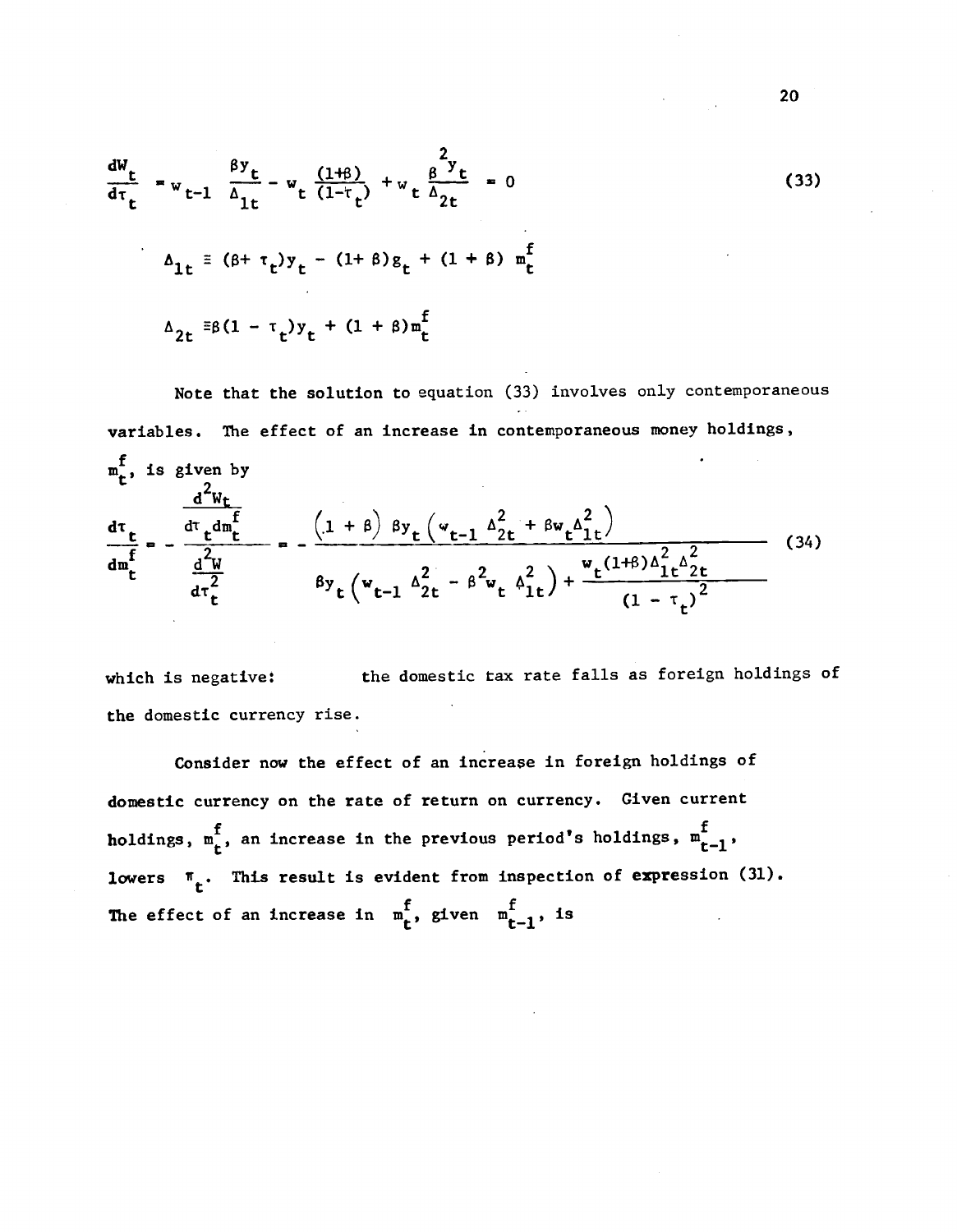$$
\frac{d\tau_t}{dm_t^f} = \frac{(1 + n_t)y_t \frac{d\tau_t}{dm_t^f}}{\Delta_{2t-1}}
$$
 (35)

which, incorporating expression (34), has the same sign as

$$
(\beta + 2)(\beta - 1) \beta (1 - \tau_t)^2 y_t^2 + 2(1 + \beta)^2 \beta (1 - \tau_t) y_t^{\pi} \eta_t^f + (1 + \beta)^3 \eta_t^f \qquad (36)
$$

This expression is negative if  $m_t^f$  is small and  $\beta$  is less than one. For large values of  $m_t^f$ , it is positive. Therefore, an increase in foreign reserve holdings has an ambiguous effect on the inflation rate that period.

Consider an increase in foreign reserve holdings in period t from a level of zero to some positive permanent level,  $\overline{m}^f$ . The effect on  $\pi_{\uparrow}$  on **impact is given by the sign of expression (36).** The effect on  $\pi_1$ , i > t, assuming constant values of  $y_t$  and  $g_t$ , is given by  $(1 + n_r)(1 + \beta)$   $\left\{ \left[ \beta y + g + (1 + \beta) m^{\text{T}} \right] \frac{d\tau}{dx} \right\}$ 

$$
\frac{d\pi}{dm^f} = \frac{(1 + n_t)(1 + \beta) \left\{ [\beta y + g + (1 + \beta) m^f] \frac{d\tau}{dm^f} \tau \right\}}{\Delta_2^2}
$$
(37)

which is necessarily negative. This result establishes the following proposition Proposition 1: A permanent increase in foreign holdings of domestic currency lowers the rate of return on the currency (i.e., raises the inflation rate) in the steady state.

All new foreign holders of the domestic currency will earn the new steady state rate of return on that currency, since increased holdings in period t raise  $\pi_{t+1}$  to the new steady state level. During period t in which new reserves are acquired, however, the rate of return will never fall by as much as the steady—state change and may even rise. A permanent increase in reserves held abroad will consequently increase the permanent inflation rate, though it may initially lower the inflation rate.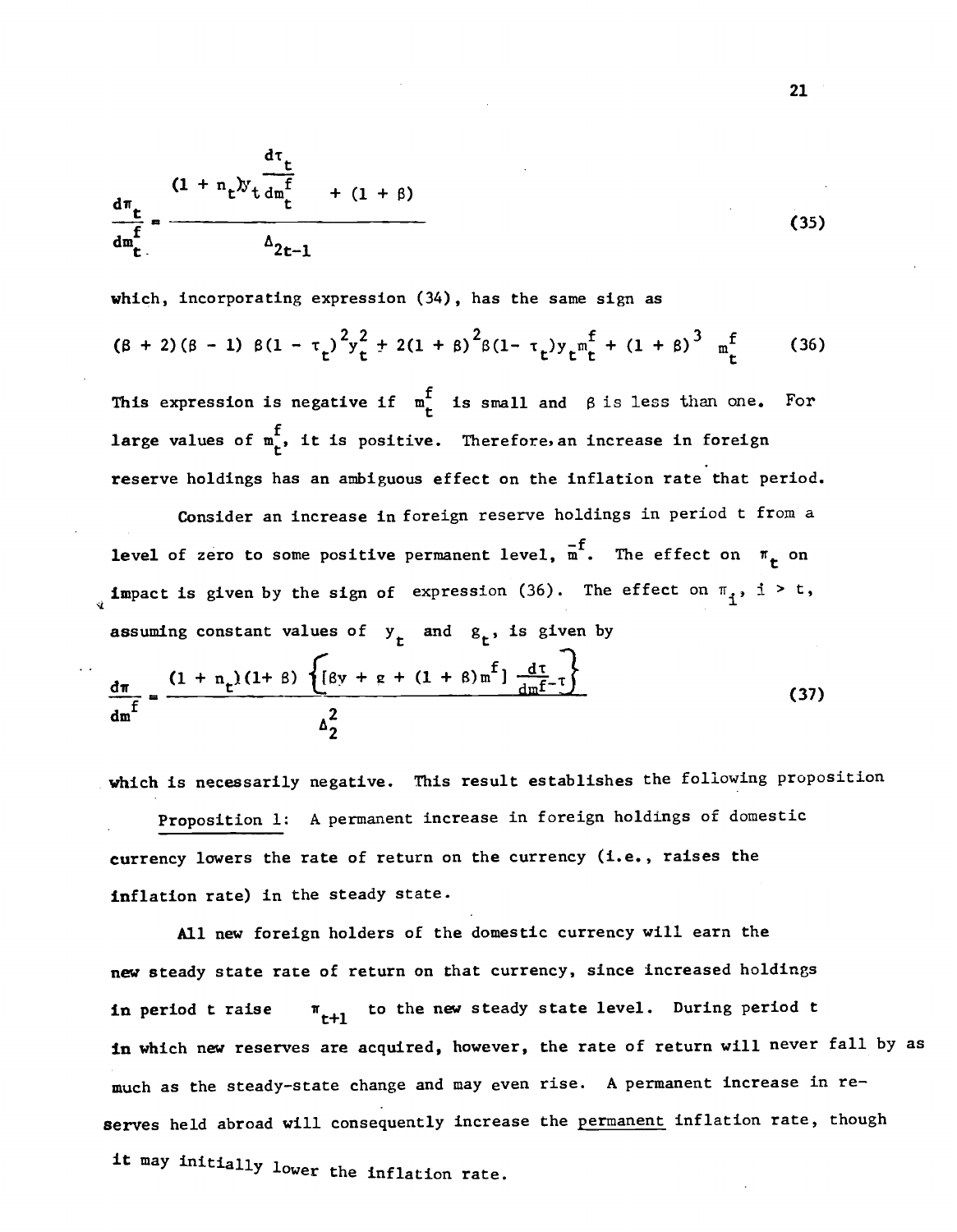### III. Multi—country Equilibrium

Consider a world in which there are two types of countries, type I and type II. Each type of country can be characterized by a steady state inflation rate that would obtain under reserve autarky  $\begin{pmatrix} A \\ \pi_j^1, & j = I, & II \end{pmatrix}$ and a rate  $\overline{n}$  at which the long-run demand for foreign reserves is infinitely elastic. It is assumed that  $\pi_{\text{I}}^{\text{A}} \leftarrow \pi_{\text{II}}^{\text{A}}$ ; that is, type I countries<br>have higher inflation under autarky, and that  $\pi_{\text{I}} \leftarrow \pi_{\text{II}}^{\text{A}}$ . have higher inflation under autarky, that is, type I countries demand reserves at a rate of return below the autarky rate of return on type II currency.<sup>3</sup>

This section considers how the introduction of internationally held currencies will change the steady state of the world economy. it focuses first on two extreme cases, one in which reserves cannot be held in negative amounts and one in which reserves cannot be held in positive amounts. The first case corresponds to one in which loans are denominated in the borrower's currency and the second to one in which they are denominated in the lender's currency. While the model does not preclude a priori the possibility of two—way transfers of reserves, attention will focus only on steady states in which net and gross reserve positions are identical.

# Nonnegative Reserves

The following proposition can now be established;

Proposition 2: In a steady state in which foreign reserves are held at a positive, finite level, (i) type II (low—inflation) currency will be held by type I (high-inflation) countries as a reserve, and (ii) the rate of return on type II currency will fall to  $\bar{\pi}_{\tau}$ .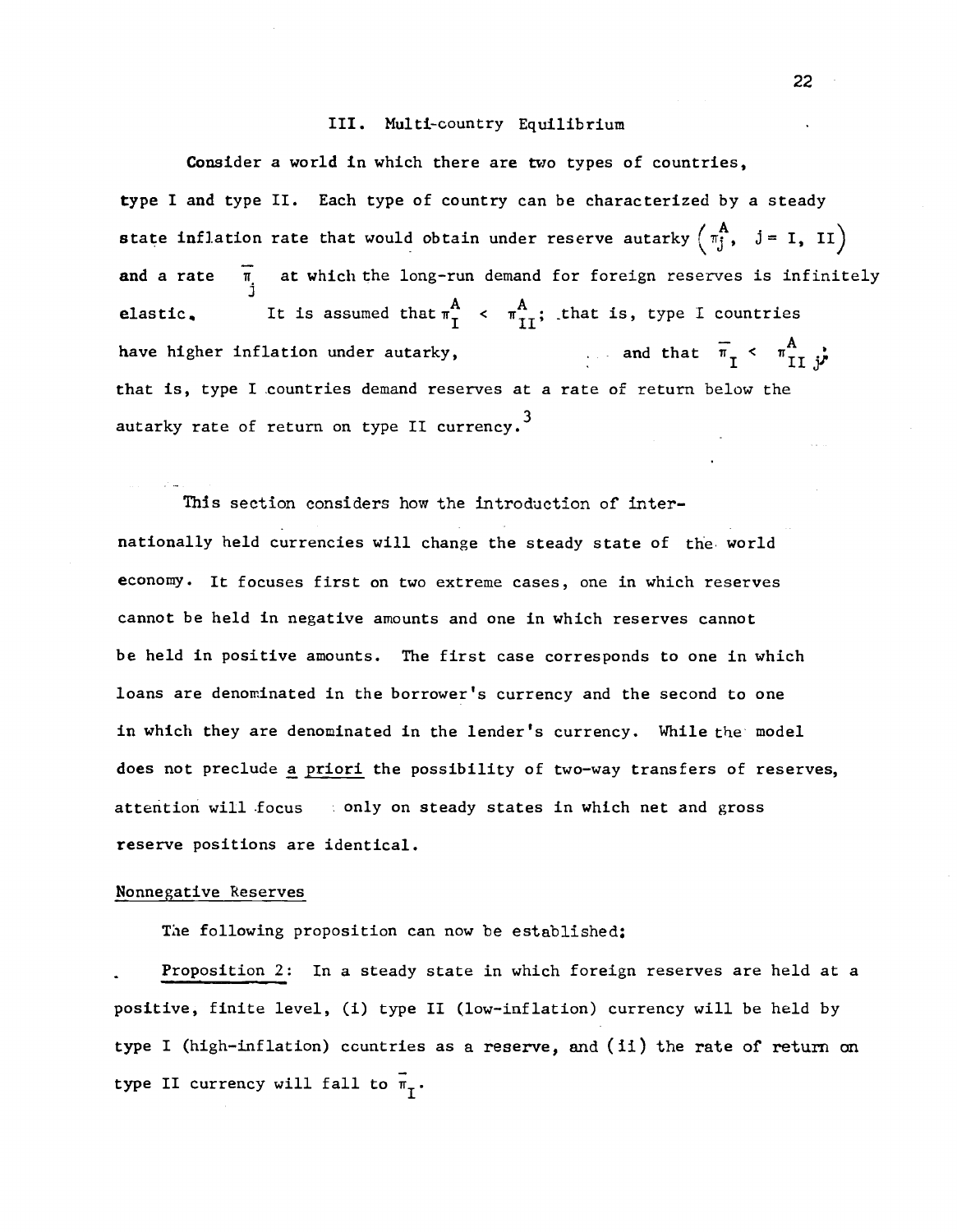If the weights attached to future generations by each government decline geometrically--so that  $\pi \frac{A}{j} = \bar{\pi}_j$ ,  $j = I$ , II--then the inflation rate in type I countries does not change, while the inflation rate in type II countries will rise to  $\pi \frac{A}{I}$ . Thus, while under autarky  $\pi \frac{A}{I} = \frac{(1+n)}{I}$ ,  $\pi \frac{A}{II} = \frac{(1+n)}{I}$ (from equation (10)), when reserve holdings are allowed,  $\pi \frac{R}{I} = \pi \frac{R}{II} = \frac{1+n}{I}$ ; introducing reserves has raised inflation everywhere to the level in the high—inflation countries. The superscript R denotes steady—state rates of return when international lending takes place. The reason is that type I countries find type II currencies attractive at their autarky inflation rates. An excess demand for these currencies will exist until the inflation rate is driven up to the level in type II countries. As type I countries accumulate reserves, the increased reserves provide an incentive for type II countries to inflate at a higher rate, imposing an inflation tax on type I countries. Since the welfare of foreign holders of its currency, as opposed to domestic holders, does not enter the reserve issuers' objective functions, they are less constrained to maintain low inflation rates.

The case in which  $\pi_{\underset{1}{\uparrow}} > \pi_{\underset{1}{\uparrow}}^{A}$  for  $j = I$  or  $j = II$  is slightly more complicated. If, say,  $\pi_1^A < \pi_1 < \pi_1^A$ , then, again, type II countries will issue reserves to type I countries. In the new steady state,  $\pi_{II}^{R} = \pi_{I}$ . Again, becoming reserve currency issuers has raised inflation rates in .type II countries, but not as high as the autarky inflation rate in type I countries. Type II countries will again experience strictly higher inflation rates in the new steady state.

These results suggest how introducing liabilities denominated in the borrower's currency can create more inflation in the world economy. The welfare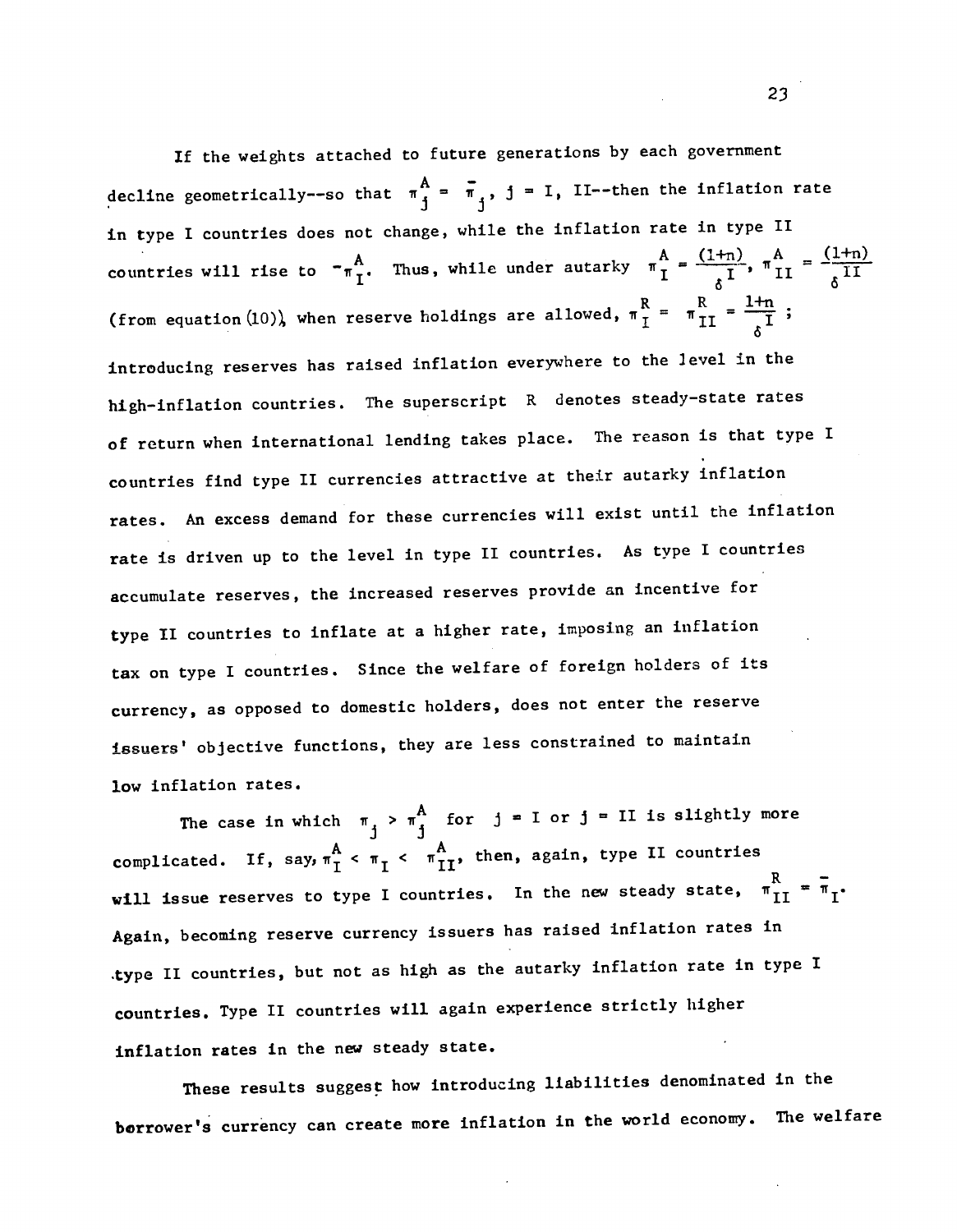Implications of introducing international reserves can be analyzed in terms of our model. This paper will not attempt a thorough discussion but will make the following points:

(1) In a steady state with finite reserves, type I (high—inflation, reserve—holding) countries have as an additional source of government revenue an amount  $\lambda \hat{n}$   $* d_{\pi_1(1+n)}^{-1}$  1] per worker where  $\hat{n}$  denotes steady-state reserve holdings. When  $w_i = \rho^{t+1} w_t$  i > 0, this amount equals  $\lambda m^{*}(\frac{1-\delta^{I}}{\delta^{I}})$  and when  $w_{i} = 0$  (i  $\neq$  t-1, t), it equals  $\lambda m^{*}$   $(\frac{\beta + \delta^{I}}{\delta^{I}})$ . Taxes are lower and the rate of return on currency has not changed: The representative individual in type I countries is better off in the steady state. (Here  $\delta^I$  denotes type I countries' value of  $\delta$ .)

(2) In a steady state with finite reserves, type II (low—inflation, reserve-issuing) countries transfer an amount  $m^{f}[1 - \pi^{*}(1+n)^{-1}]$  to type I countries each period. The representative individual in type II countries can be worse off in the steady state because the rate of return on his savings has declined.

(3) The older generation in the period in which reserves are acquired in the reserve holding countries suffers from the transition. The rate of return on their money holdings is lower than under autarky. (This result may be seen by setting  $\frac{d}{dt}$  = 0 in equation (18) and observing the effect of increasing  $m_t^{\star d}$  on  $\pi_t$  in equation (20).)

(4) The younger generation in the period in which reserves are issued by the reserve currency country benefits from lower taxes in that period but experiences a lower return on savings in the subsequent period. The net effect on welfare Is therefore ambiguous.

(5) The effect of the transition on the older generation in the reserve-issuing country is ambiguous, depending whether  $\pi_r$  rises or falls as a consequence of issuing reserves.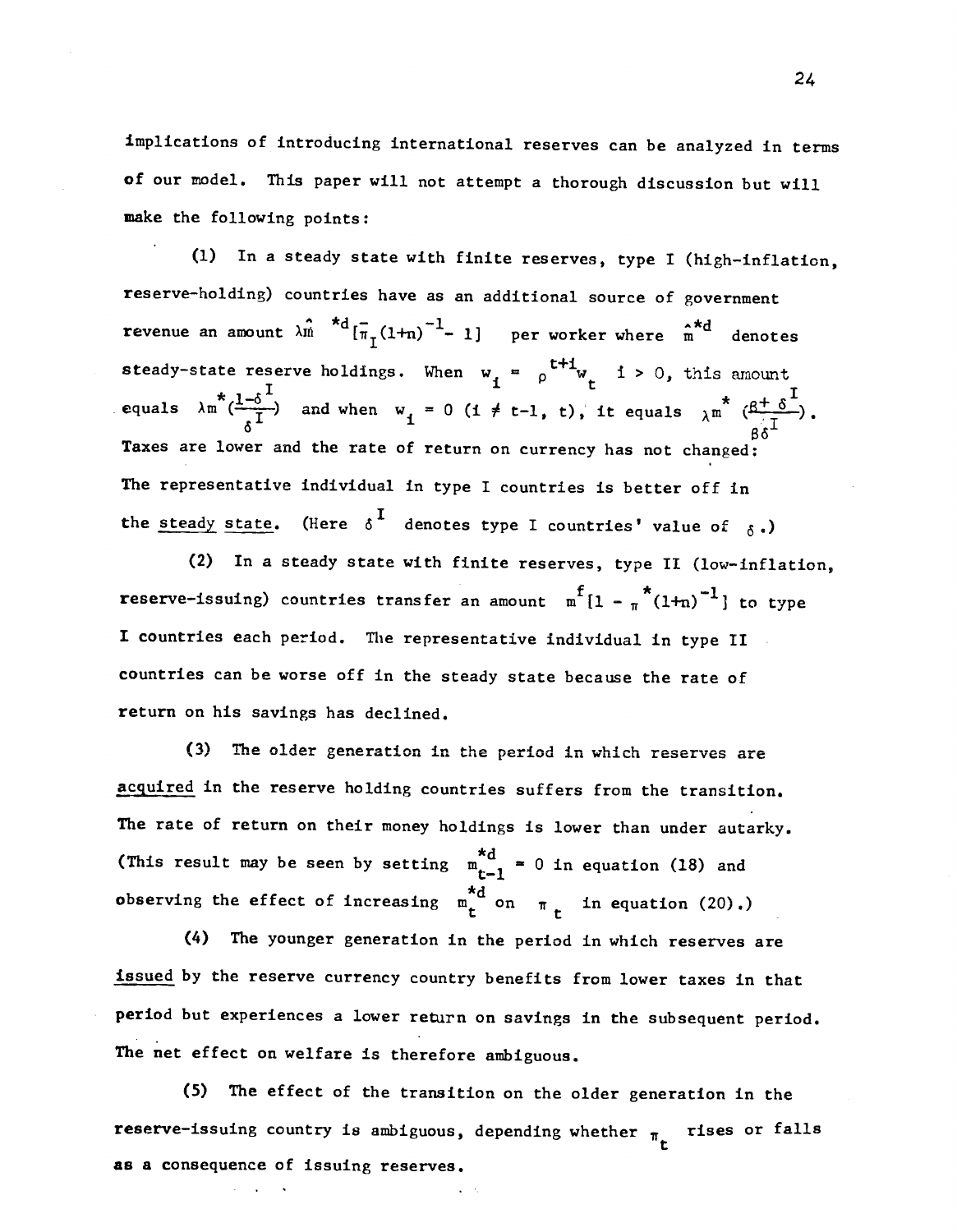Thus, the long—run effect of a move from reserve autarky to trade in currencies raises steady—state welfare in the reserve—holding countries but can lower steady—state welfare in the issuing countries. The effects during the transition, however, may go in the opposite direction.

One remaining question is how much currency of a typical type II country will be held abroad at the point where the rate of return on that country's currency equals  $\overline{\pi}_{T}$ . If all type II countries are identical in all respects except relative population size each type II country will have the same per worker money stock held abroad as a reserve currency in the reserve equilibrium. The contribution of each type II country 'to total international reserves will therefore be proportional to that country's population.

# Nonpositive Reserves

The following proposition can also be established:

Proposition 3: In any steady state in which international borrowing takes the form of issuing foreign-currency-denominated liabilities at a finite, positive level, (i) type II (low—inflation) countries will borrow from type I (high-inflation) countries, and (ii) the rate of return type I currency will rise to  $\bar{\pi}_{TT}$ .

Consider first the case in which  $\bar{\pi}_1 = \pi_1^A$ ,  $j = I$ , II. If type II countries can issue liabilities denominated in type I currency, they will do so until  $\pi$ <sub>I</sub> rises to  $\pi$ <sup>A</sup><sub>II</sub>. Thus, when positive, rather than negative, reserve holdings are precluded, international financial integration reduces, rather than increases, inflation. The reason is that when countries lend in their own currency, rather than borrow by issuing reserves denominated in their own currency, their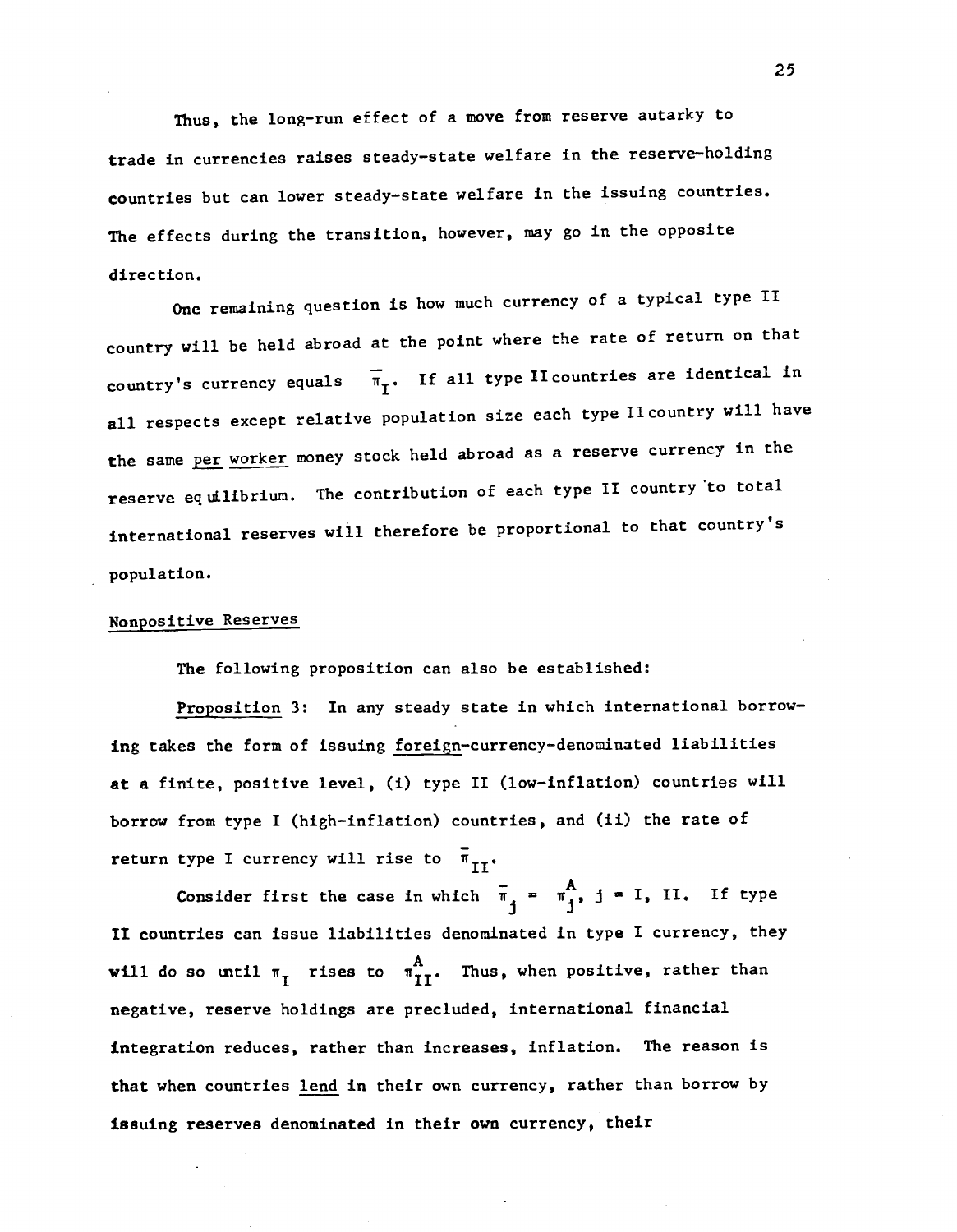governments have an incentive to reduce, rather than to increase, their inflation rates.

The welfare effects of international financial integration when borrowing is foreign—currency denominated, both on impact and in the steady state, can be analyzed as well. The effects are substantially similar, so that issue will not be discussed here.

### Relaxing the Nonegativity Constraints

If no constraint is imposed on the sign of reserve issue our model admits an infinite number of solutions. While borrowing in both domestic and foreign currency denominated assets occurs in international financial markets, the possibility of outright default may place an upper bound on the extent to which foreign currency denominated borrowing occurs. Default on such liabilities can occur without affecting the value of domestic agents'savings. As long as currency is internationally mobile, default on domestic currency held abroad could only occur if domestic households were defaulted upon as well. This ramification is likely to limit the incentive of a national government to default  $o_n$  its domestic currency or to destroy its value through inflation.

# Introducing a Nominal Interest Rate on Borrowing

It has been assumed that money pays a zero nominal rate of return. Introducing a nonzero nominal interest rate would not affect the results, except that the inflation rate would equal the nominal rate minus the real rate of return derived here, Whatever nominal return a reserve issuer offers its creditors ex ante, it determines the real rate of return ex post through its inflation policy.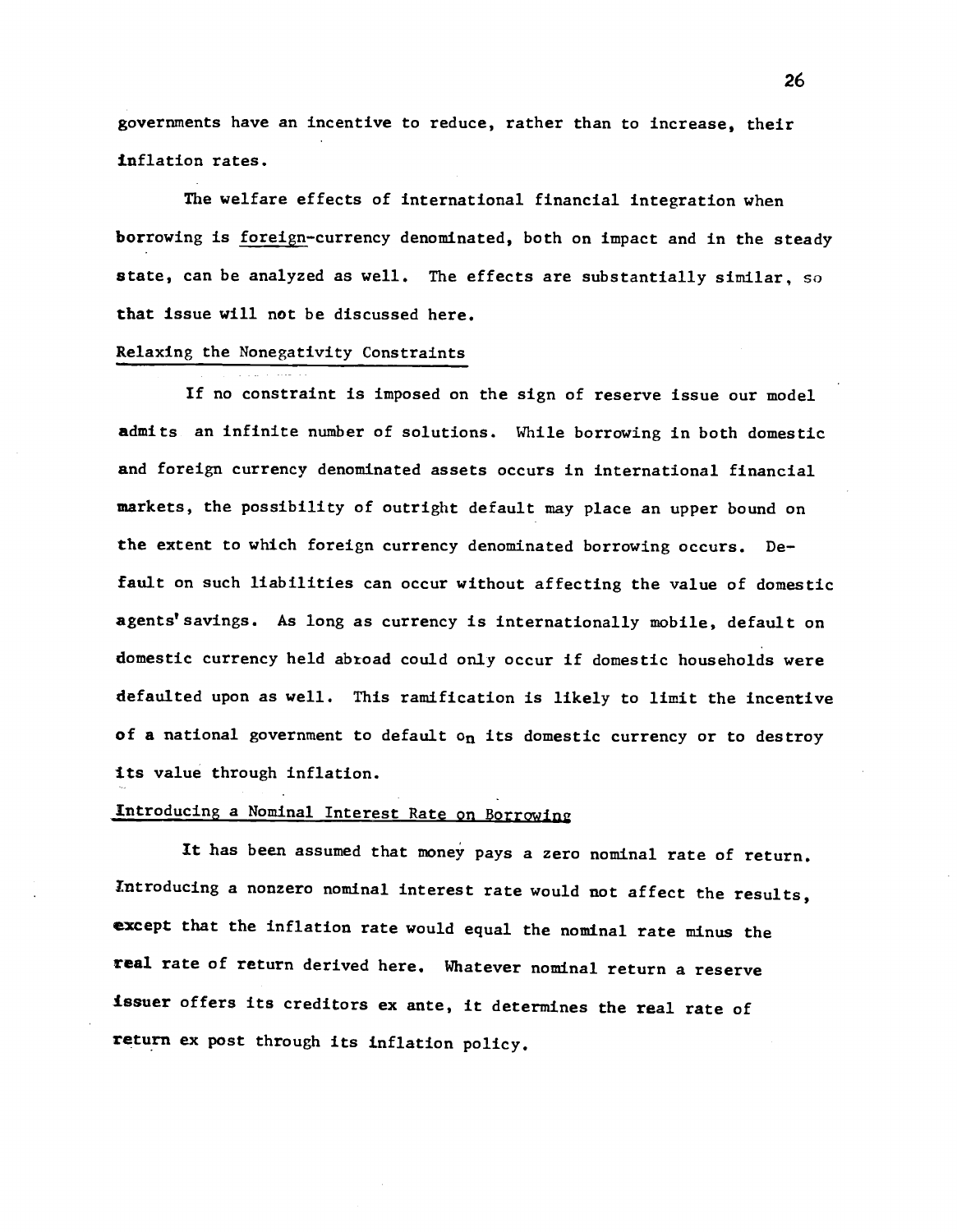# IV. Possible Extensions

This paper has developed a model for analyzing the effects of introducing reserve currencies on inflation and welfare in the world economy. In order to obtain concrete results the analysis has been kept very simple. We conclude with a discussion of some issues that we believe are of considerable interest that could be analyzed in terms of the framework we develop here.

### Non—Bernoulli Preferences

 $\mathcal{L}^{\text{max}}$ 

The assumption of the model that utility is logarithmic in consumption levels leads to savings behavior and private currency demand that is independent of the rate of return on the currency. The analysis is enormously simplified by this assumption. Alternative specifications would lead to much more complicated responses to alternative policies. In particular, the effect of expectations of future policy on the current private demand for currency would have to be incorporated into the model. Introducing non—Bernoulli preferences would consequently introduce a much richer set of dynamics as well as an additional source of potential time inconsistency of optimal policy.

### Distortionary Taxation

Our model assumes that the government has access to proportional income taxes as a means of raising government revenue. Since income is exogenous in our model, such taxes are nondistortionary. If taxes do, in fact, impose an excess burden, then an additional role for seigniorage arises, as an alternative distortionary source of revenue. Differences in autarky inflation rates may then reflect differenct financing needs among countries as well as different valuations of generations by govern ments. The role of• seigniorage as a form of optimal taxation in an open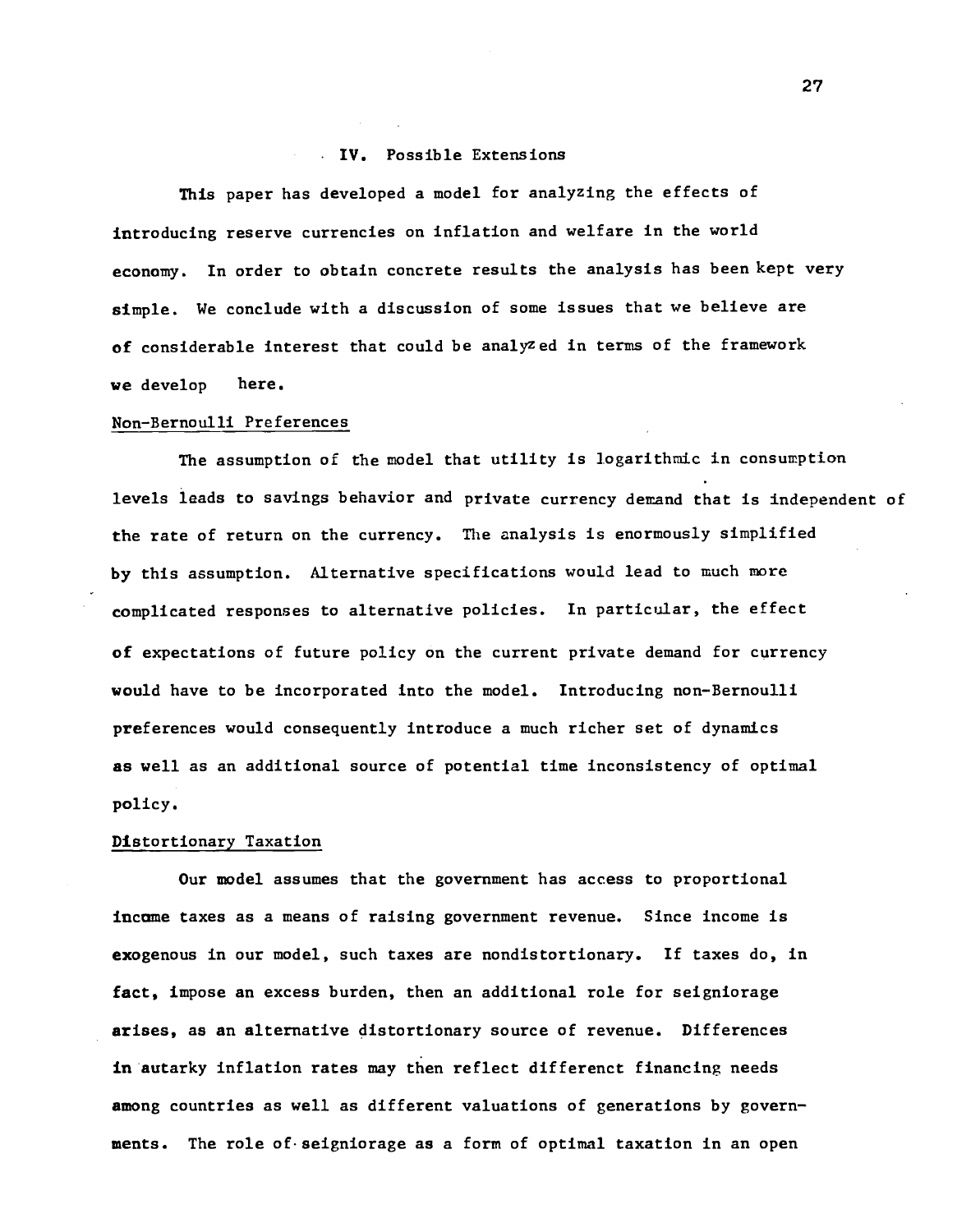economy has been analyzed in a small, open economy context by Calvo (1978) and Eaton (1982), but the role of reserves in redistributing tax burdens internationally has yet to be studied.

# Default Risk

Our model does not introduce formally the possibility of outright default on foreign debt. The issue of default has by now been investigated extensively. See, for example Eaton and Gersovitz (l981a, 1981b), Sachs and Cohen (1982), or Kletzer (1982). One topic of potential interest would be to integrate analytic models of default into our paper's framework here. As suggested earlier, one important issue that such research might shed light upon is the currency of denomination of international debt.

# Productive Capital

No role for productive capital exists in the model. The effects of international capital market integration on the allocation of capital has been analyzed in a nonmonetary overlapping generations model by Buiter (1981). It would be of considerable interest to investigate how the monetary phenomena considered here would interact with the international allocation of capital in the steady state, In particular, it would he interesting to determine to what extent the trading of monetary assets can substitute for trade in physical capital.

### Uncertainty

Our model assumes perfect certainty. Introducing uncertainty about future values of exogenous variables would provide insight Into a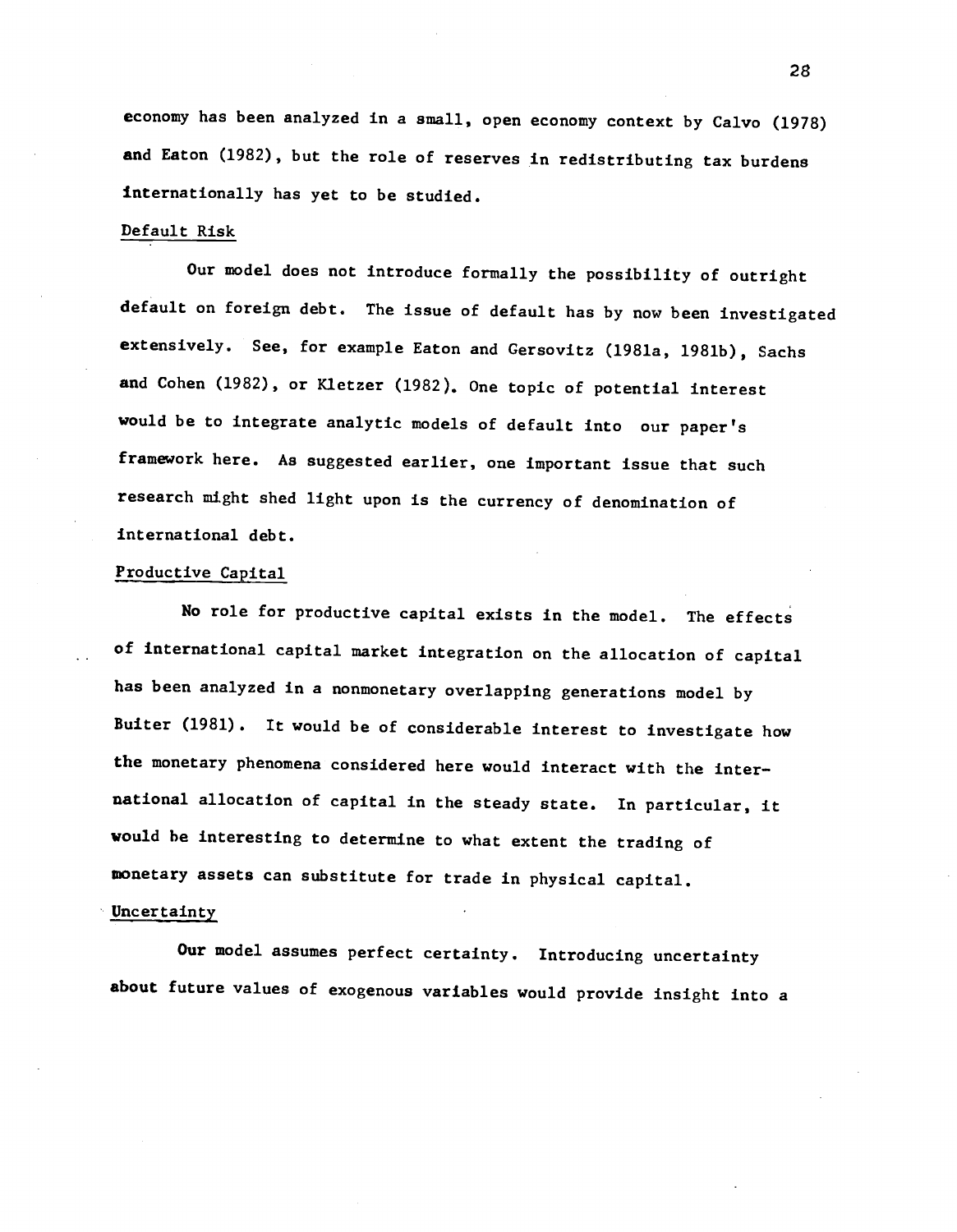number of issues. For example, the effects on uncertainty on the rates of return of alternative currencies could be examined. Optimal reserve portfolios could then be characterized,which could presumably include more than one reserve held simultaneously. The role of government policy in redistributing risk between generations domestically and the role of reserves in reallocating risk internationally could be examined. Lapan and Enders (1980), Aizenman (1981), and Eaton (1982) have considered the implications of alternative exchange rate regimes for the International allocation of risk. The implications of their analysis for reserve positions in a multicountry context have yet to be drawn out.

# Strategic Behavior

In our model governments make decisions taking other countries' inflation rates and reserve positions as given. While this assumption can be justified in a competitive context in which the numbers of countries of different types arelarge,it Is less appropriate in a world where some countries are unique in their relevant characteristics. One possibility is that strategic competition among potential reserve issuers will arise. The country which is most successful at establishing a reputation as providing a high and stable return on currency might then emerge as the sole reserve issuer.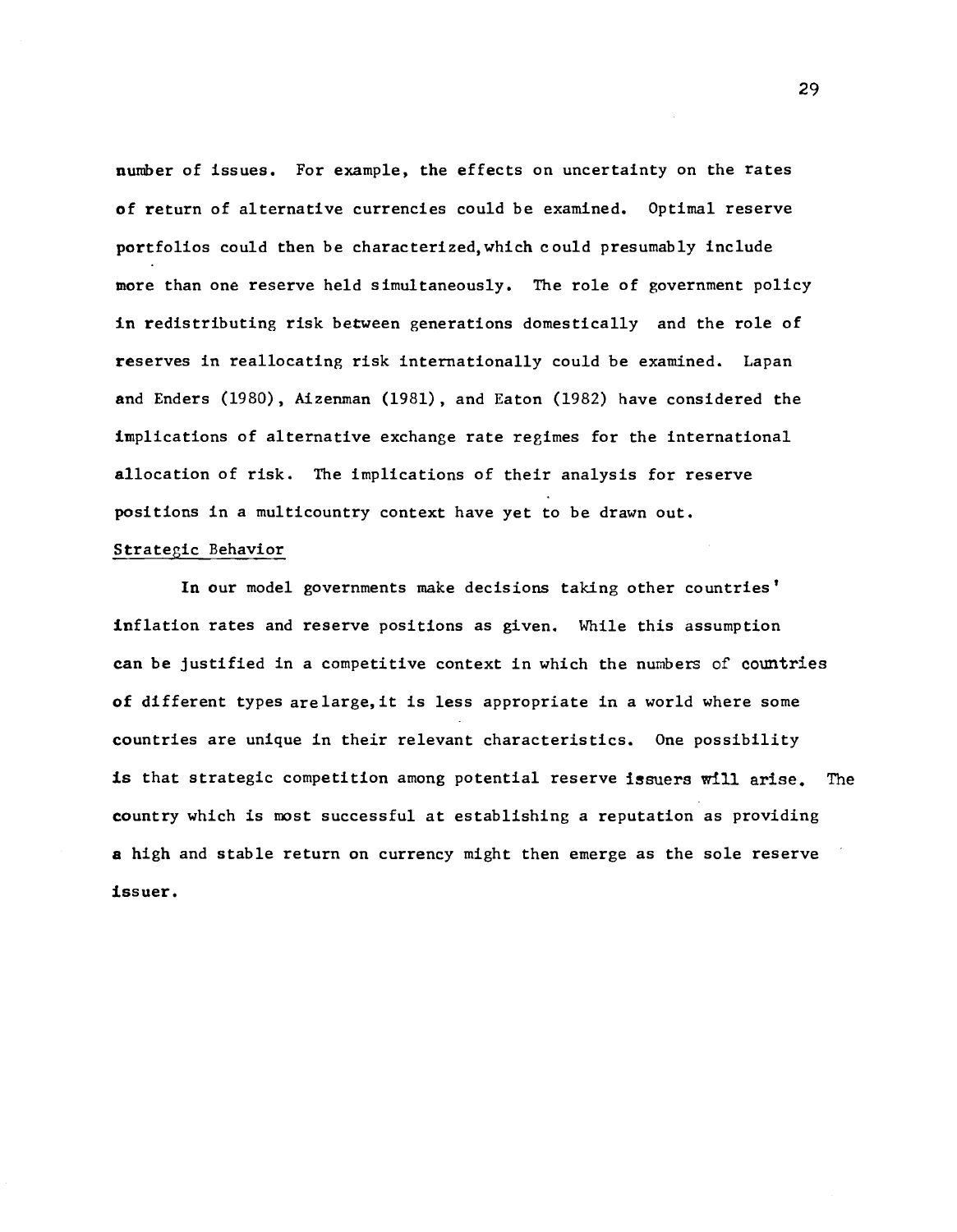## V. Conclusion

The major conclusions of our analysis can be summarized in the following points:

(1) Under financial autarky, inflation rates in different countries can be explained by their monetary authorities' attitudes toward the welfare of the younger and older generations. The problem of time consistency may yield an inflation rate that is not optimal.

(2) A government's demand for a foreign currency as a reserve in the long run may be infinitely elastic at a rate of return that is equal to or higher than the rate of return on that country's currency. Holding a foreign currency as a reserve does not affect the steady—state inflation rate of the reserve holder.

(3) The steady—state inflation rate of a country increases when foreign demand for that country's currency as a reserve rises to a higher permanent level.

(4) Trade in borrower—currency—denominated assets raises the average steady—state world inflation rate, while trade in lender—currency denominated assets has the opposite effect.

(5) Trade in assets raises steady—state lifetime welfare in reserve—holding countries but can lower it in reserve—issuing countries, although the effect on the welfare of generations alive during the transition from autarky to the new steady state may be reversed. Governments may therefore be justified In acting to prevent their currencies' use as International reserves,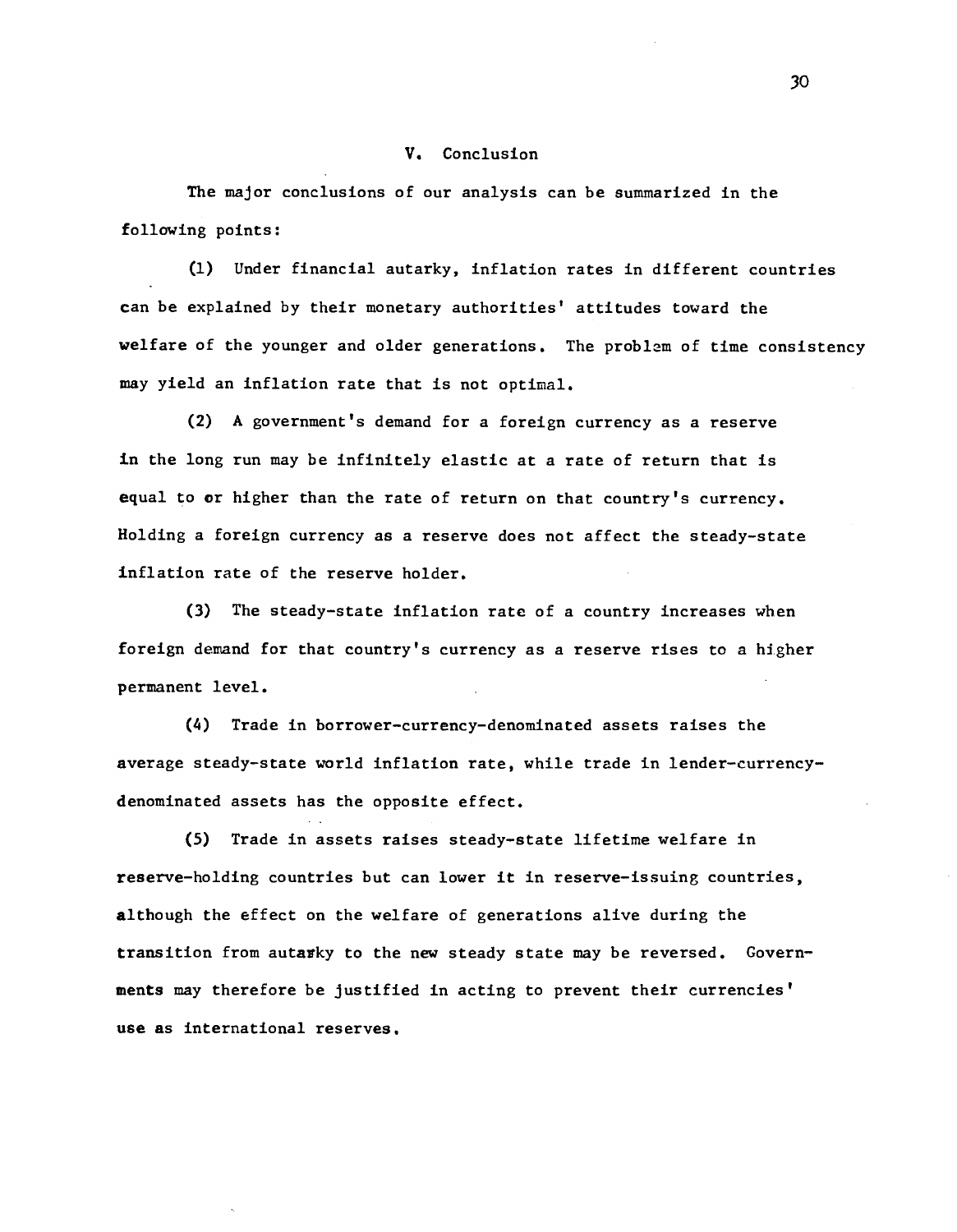#### FOOTNOTES

 $1/R$  Recently, Townsend (1980) has shown that the exact consumption loan specification can be generated by a much larger class of transactions technologies than that suggested by the Samuelson model and subsequent literature.

 $\frac{2}{\pi}$  More generally, as Kareken and Wallace (1981) have pointed out, the multicountry model of the type we are dealing with is characterized by multiple equilibria. The paper restricts its attention to equilibria in which gross and net reserve positions are equal, and in which there is either a nonnegativity constraint or nonpositivity constrain on reserve positions. These restrictions identify a unique steady—state equilibrium.

 $1.3$ <sup>t</sup> Recall from the first subsection of Section I that when weights on the utilities of each generation in the government's objective function in period t are of the form  $w_{t+i} = \rho^{\frac{1}{l}} w_t$  for all t and i then  $\bar{\pi}_j = \pi_j^A$ ; while if  $w_i = 0$ ,  $i \neq t$ ,  $t-1$ , then  $\bar{\pi}_j > \pi_j^A$ .

3].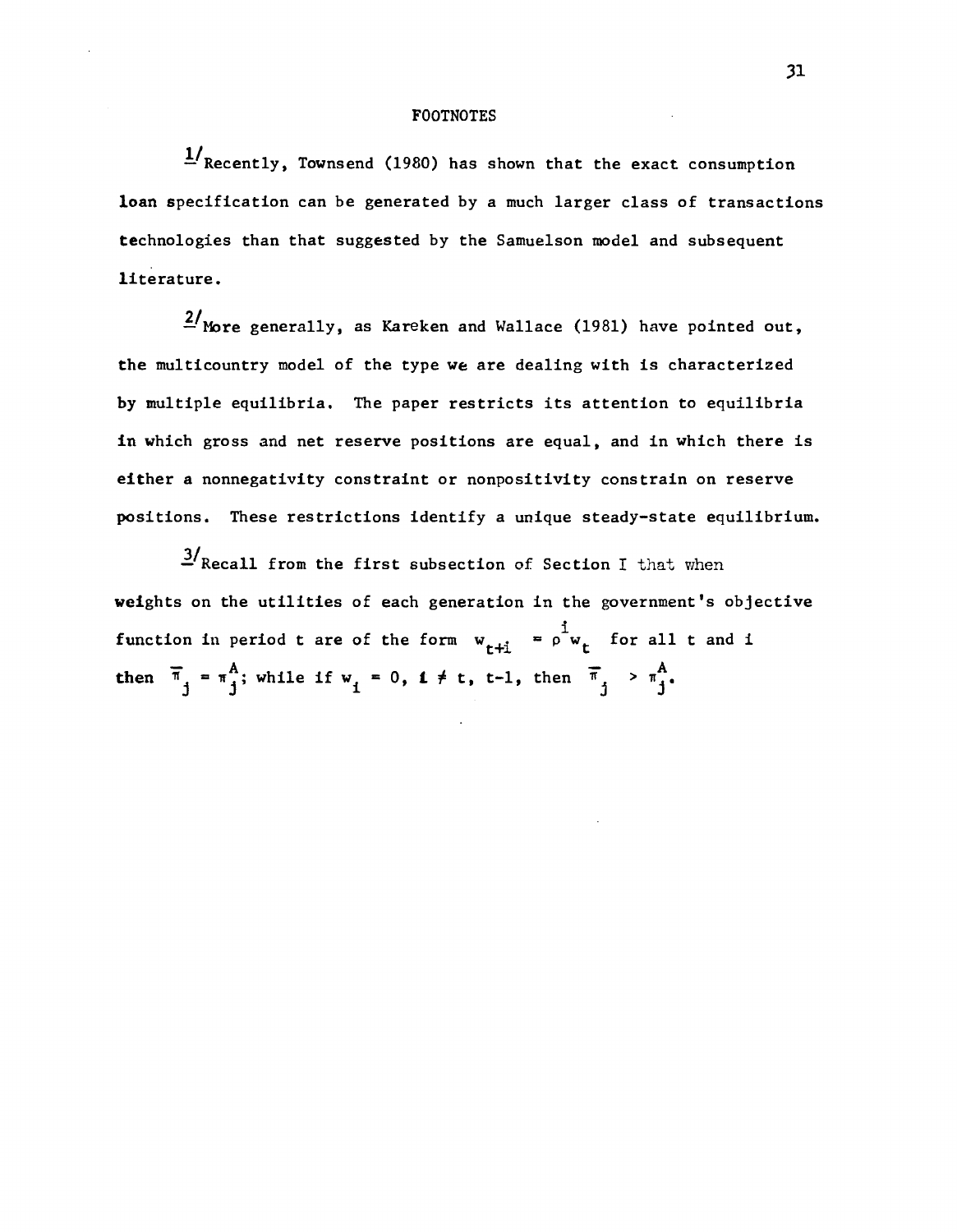### REFERENCE

- Aizenman, Joshua, "The Use of the Balance of Payments as a Shock Absorber in Fixed and Managed Float System," Journal of International Economics, Vol. 11 (November 1981) pp. 479—486.
- Buiter, Willem H,, "Time Preference and International Lending and Borrowing in an Overlapping——Generations Model," Journal of Political Economy, Vol. 89 (August 1981) pp. 769—979.
- Calvo, Cuillermo A., "Optimal Seigniorage from Money Creation: An Analysis in Terms of the Optimum Balance of Payments Deficit Problem," Journal of Monetary Economics, Vol. 4 (August 1973). pp. 503—518.
- Eaton, Jonathan and Mark Gersovitz, "Debt with Potential Repudiation: Theoretical and Empirical Analysis", Review of Economic Studies, Vol. 48 (April 1981a) pp. 289—310.

\_\_\_\_\_\_\_\_\_\_\_\_\_\_\_\_\_\_\_\_\_\_\_\_\_\_\_\_\_\_\_\_\_\_\_ "Poor Country Borrowing In Private Financial Markets and the Repudiation Issue" Princeton Studies on International Finance No. 47, International Finance Section, Princeton University, (June 1981b).

- \_\_\_\_\_\_\_\_\_\_\_\_\_\_\_ "Optimal and Time Cons tent Exchange Rate Management in an Overlapping Generations Economy" Economic Growth Center Discussion Paper No. 413, Yale University, (July 1982).
- Kareken, John and Nell Wallace, "On the Indeterminacy of Equilibrium Exchange Rates," Quarterly Journal of Economics, Vol. 96 (May 1981) pp. 207—222.